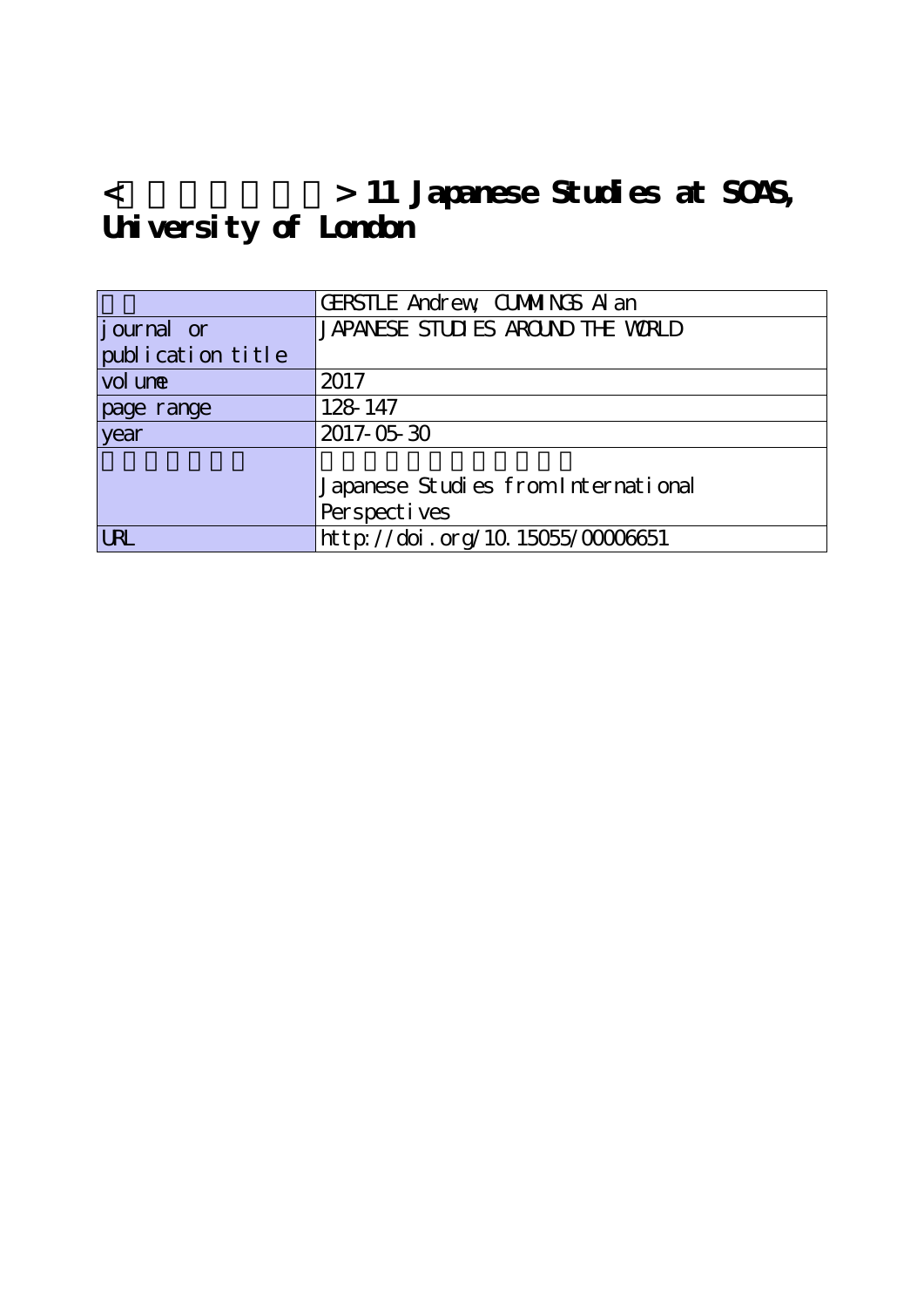# 11 Japanese Studies at SOAS, University of London<sup>1</sup>

#### Andrew GERSTLE & Alan CUMMINGS

# **Early Days of SOAS**

Since its formation out of London's University College and King's College in 1916, the School of Oriental and African Studies (SOAS) has had the overt purpose, more than perhaps any other University college, of serving the British nation. As its motto "Knowledge is Power" asserts, the School has had a mission to train experts and foster knowledge on the Orient and Africa. From its beginnings, solid language training has been at its core, and this is certainly the case for Japanese Studies.

The first Professor of Japanese at SOAS was Frank J. Daniels (1900–1983), who was appointed in  $1961. <sup>2</sup>$  However, the first Professor of Japanese in the University of London was Joseph Henry Longford (1849–1925), who was appointed in 1902 to the Oriental Department of King's College London but retired in 1916 when his department was moved to the newly established SOS (School of Oriental Studies, the School's formal title until 1938).<sup>3</sup> Longford had had a career as a member of the Japan Consular Service for thirty-three years alongside Sir Ernest Satow and William George Aston before taking up the University of London post.<sup>4</sup> He taught about Japan but does not seem to have taught the language. He published several books on Japan (*The Story of Old Japan*, 1910; *Japan of the Japanese*, 1911) and edited the third volume of Murdoch's *History of Japan* (1926).

In his Inaugural Lecture, "Japanese Studies in the University of London and Elsewhere," Daniels outlined Britain's efforts to develop resources for Japanese language learning and teaching. He cites a series of early publications on the language including Rutherford Al-

<sup>1</sup> This report has been published in Hugh Cortazzi, Peter Kornicki, eds., *Japanese Studies in Britian: A Survey and History* (Folkestone, Kent: Renaissance Books, 2016). The editors have kindly given their permission for this essay to be put in this journal.

<sup>2</sup> A biographical portrait Otome and Frank Daniels by Ron Dore in Ian Nish, ed., *Britain and Japan: Biographical Portraits*, Vol. I (Folkstone: Japan Library, 1994).

<sup>3</sup> A biographical portrait of Longford by Ian Ruxton in Hugh Cortazzi, ed., *Britain and Japan: Biographical Portraits*, Vol. VI (Folkstone: Global Oriental, 2007).

<sup>4</sup> Satow was British Minister to Japan in 1895–1900. Satow and many of his colleagues in the Japan Consular service including George Sansom as well as scholar diplomats such as Sir Charles Eliot are discussed in Hugh Cortazzi, ed., *British Envoys in Japan 1859–1972* (Folkstone: Global Oriental, 2004). A biographical portrait of W. G. Aston by Peter Kornicki is contained in Hugh Cortazzi, Gordon Daniels, eds., *Britain and Japan 1859–1991: Themes and Personalities* (London: Routledge, 1991).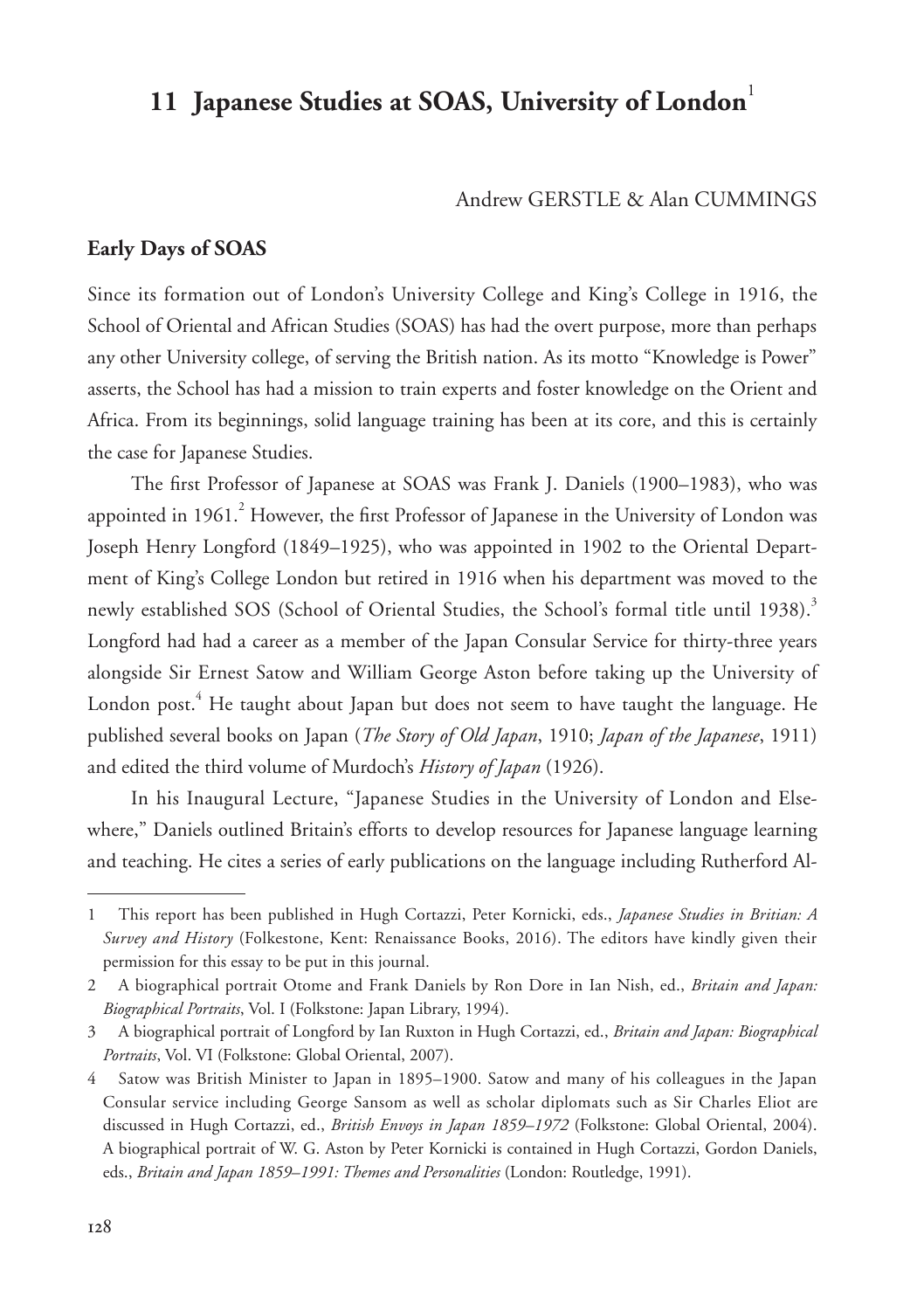cock's *Elements of Japanese Grammar* (1861), W. G. Aston's *Short Grammar of Spoken Japanese*  (1869), and *Grammar of Written Japanese* (1871). He notes also that Basil Hall Chamberlain, appointed Professor of Japanese and Philology at Tokyo University in 1896, was the first "British Professor of Japanese."<sup>5</sup> Chamberlain's *A Simplified Grammar of the Japanese Language (Modern Written Style)* (1886) was another important work. This tradition continued at SOAS with Japanese language textbooks produced by Daniels and his wife Otome, P. G. O'Neill, Charles Dunn, and more recently by John Breen, Stefan Kaiser, and Helen Ballhatchet, as well as research on Japanese language and language teaching by Lone Takeuchi, Stefan Kaiser, Kazumi Tanaka, Barbara Pizziconi, Hiroto Hoshi, Mika Kizu, Noriko Iwasaki, and others.<sup>6</sup>

On the whole, British expertise on Japan until World War II was not acquired or transmitted within universities. Initially diplomats such as Satow and Aston and teachers employed in Japan like Chamberlain (not a diplomat but hired to be a teacher of English) learnt Japanese in Japan in the late nineteenth century. The Japan Consular Service, which was established in 1859, soon after the re-opening of Japan following the Treaties of 1858, required its members to reach a high level of expertise in the Japanese language, and many of its members went on to become Japanese scholars. They included Sir George Sansom in addition to Satow and Aston. Protestant missions also expected their evangelists to try to master the Japanese language and some attained high levels of proficiency. The historian Charles Boxer (1904–2000) and others learned Japanese in Japan as army or navy language officers. It was not until the post-war period that UK universities became major centres of learning and teaching on Japan.

SOAS began its teaching programmes in 1917 and Japanese was taught from the outset, always with students attending, although there were only two who took degrees in Japanese, one each in 1938 and 1939. Both the army and navy sent students to SOAS for language training in the 1920s. Daniels mentions three who taught Japanese in the 1920s and 1930s: W. M. McGovern (from 1919 to 1922), Yoshitake Saburō (from 1923 to 1942) and Commander N. E. Isemonger (from 1921 to 1943).

William Montgomery McGovern (1897–1964), who was appointed to the School in 1919, served only a few years but later became famous for his exploits in illegally entering Ti-

<sup>5</sup> A biographical portrait of B. H. Chamberlain by Richard Bowring is contained in Hugh Cortazzi, Gordon Daniels, eds., *Britain and Japan 1859–1991: Themes and Personalities* (London: Routledge, 1991).

<sup>6</sup> Biographical portraits of Patrick Geoffrey O'Neill by Phillida Purvis and of Charles J. Dunn by Hugh Cortazzi are contained in Hugh Cortazzi, ed., *Britain and Japan: Biographical Portraits*, Vol. VIII (Folkstone: Global Oriental, 2013).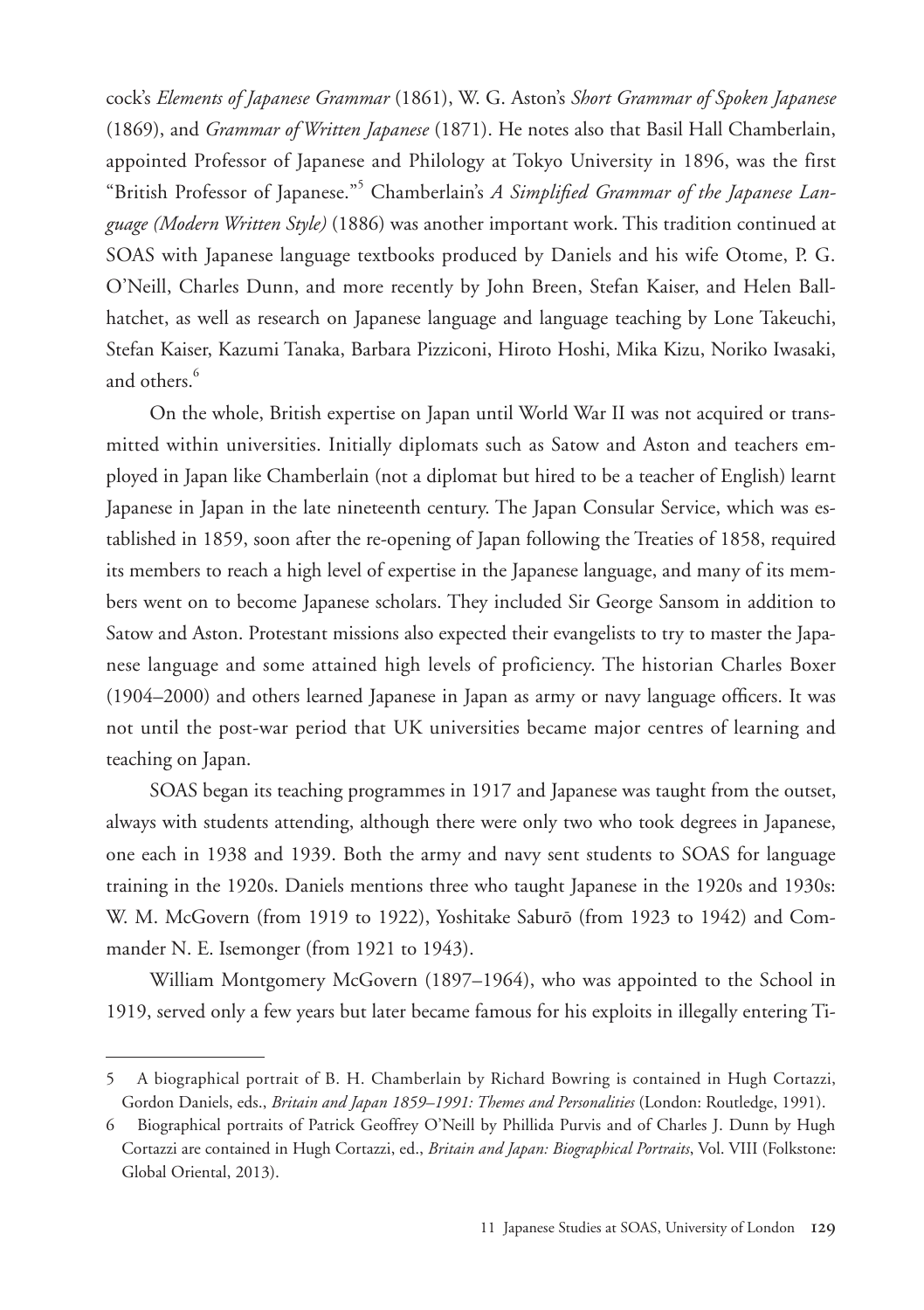bet in 1922. His 1924 book *To Lhasa in Disguise: A Secret Expedition through Mysterious Tibet* was a popular success. His adventures (including to the upper Amazon basin and Peru in 1925–26, chronicled in his 1927 book, *Jungle Paths and Inca Ruins*) were well known in his day. He had learnt Japanese studying Buddhism in Kyoto at the Nishi Honganji temple before joining SOAS, and later had a long career at Northwestern University.

## **During War World II**

After the attack on Pearl Harbor and then the Japanese capture of Singapore, there was an urgent need for special courses at SOAS to train translators and interpreters for service in India and Burma. J. K. Rideout and F. S. G. Piggott (1883–1966) taught on these courses; Rideout was a specialist in Chinese while Piggott was a retired military officer who had been Military Attaché in Tokyo.<sup>7</sup> A number of Japanese nationals were also recruited to teach Japanese during the war; one of them was Yanada Senji who stayed on after the war; and worked closely with O'Neill.<sup>8</sup> Another was Matsukawa Baiken 松川梅賢. Of the Japanese nationals appointed, the School retains a personnel file on only one, Yanada Senji 簗田銓次. After graduating from Tokyo Imperial University in 1931, he spent a year at Harvard University before coming to Britain in 1933. Between 1935 and 1941 he was the London correspondent of the *Yomiuri shinbun*. Briefly interned on the Isle of Man in 1942, he began teaching at the School from the September of that year. He remained a member of the academic staff until his death in 1972.

Arthur Waley (1889–1966), the renowned translator of Chinese and Japanese literature, who lived in the Bloomsbury area for much of his life, had various connections with SOAS and the nearby British Museum and Institute of Education.<sup>9</sup> In the pre-war period he published translations in the *Bulletin of the School of Oriental and African Studie*s and was made an "additional lecturer" in Chinese poetry in 1924 and honorary lecturer in 1948. Waley gave consultations to students on Japanese literature and served as an external examiner for Japanese. He lived in a SOAS flat at 50 Gordon Square for several years. Ivan Morris, who completed a PhD at SOAS in 1951, was one of those who benefited from his guidance. Waley gave occasional lectures at the School after the war.

Daniels, after spending several years teaching in Japan, was appointed senior lecturer in

<sup>7</sup> A biographical portrait of Major-General F. S. G Piggott (1883–1966) by Antony Best is contained in Hugh Cortazzi, ed., *Britain and Japan: Biographical Portraits*, Vol. VIII (Folkestone: Global Oriental, 2013).

<sup>8</sup> A biographical portrait of Senji Yanada by Sadao Oba and Anne Kaneko is contained in Hugh Cortazzi, ed., *Britain and Japan: Biographical Portraits*, Volume IX (Folkestone: Renaissance Books, 2015).

<sup>9</sup> A biographical portrait of Arthur Waley by Philip Harries is contained in Hugh Cortazzi and Gordon Daniels, eds., *Britain and Japan 1859–1991: Themes and Personalities* (London: Routledge, 1991).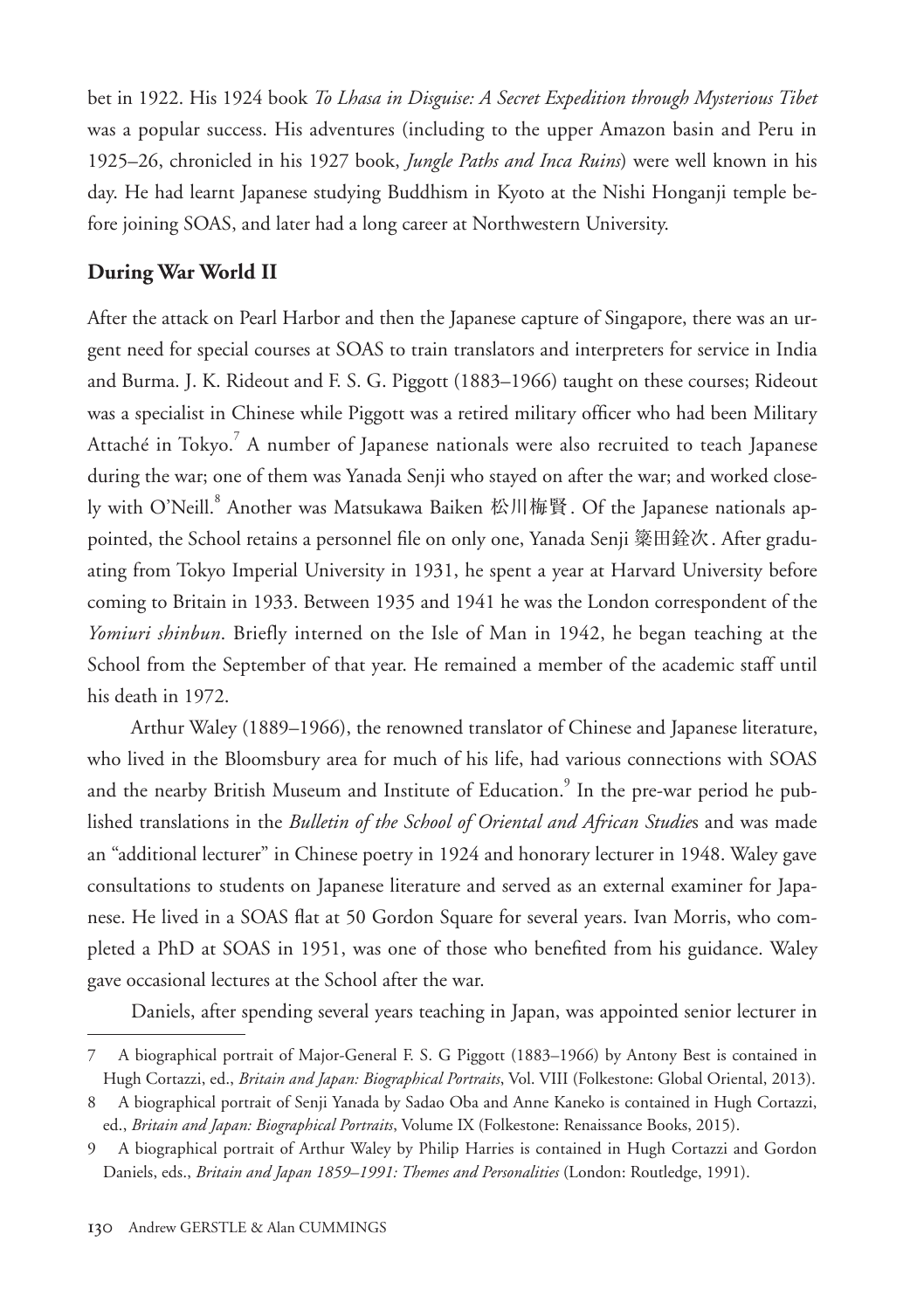Japanese at SOAS in 1941, arriving just before the Pearl Harbor attack. His appointment was spurred by the British military's plan to begin sending increasing numbers of officers to SOAS for language training because of the impending war. He had gone to Japan in 1928 to work in the office of the Naval attaché in Tokyo hoping for a bit of adventure. He then worked at mastering the Japanese language and from 1933 he was a teacher of English at Otaru Commercial High School. He was head of the SOAS Japanese language programme under the general supervision of Professor Eve Edwards, professor of Chinese, during the war and afterwards until his retirement in 1967. He and his wife Otome were central to the language programme during the war and in the immediate post-war years.

The teaching of Japanese at SOAS during World War II (1942–1945) is relatively well documented with the book by Ōba Sadao 大庭定男 that was published in Japanese and then in English.<sup>10</sup> The War Office had proposed that SOAS begin training students in Arabic, Japanese and Turkish from around 1939, and posts in these languages were created, but the military did not actively send any students, and it was not until after Pearl Harbor and the fall of Singapore that a programme of scholarships was started. A number of bright young schoolboys thought to have linguistic competence were recruited in 1942 for intensive courses in Japanese, Chinese, Persian and Turkish. As they were given accommodation at Dulwich school they came to be called the "Dulwich boys." They included Ronald Dore, who became an outstanding Japanese scholar specializing in Japanese education and society, and Peter Parker (1924–2002), who later had a distinguished career in business, becoming chairman of British Rail, author of the "Parker Report" in 1986 on Oriental and African Languages and Area Studies, and namesake of the "Peter Parker Japanese Speech Contest".<sup>11</sup>

The armed forces, however, required many more linguists than the "Dulwich boys" could provide and SOAS had to arrange special crash courses for young uniformed soldiers, sailors and airmen. Many of these had to live in barracks in London while others were billeted in London homes. Although most were men, there were some women as well. For example, a group of seven women in the Women's Auxiliary Air Force learned Japanese at SOAS in 1943, before joining the very large contingent of women who worked at Bletchley Park, the centre for code-breaking during the War.<sup>12</sup>

Frank Daniels who had responsibility for organizing courses for the armed services was

<sup>10</sup> Sadao Oba, The "Japanese" War: London University's WWII Secret Teaching Programme and the Experts Sent to Help Beat Japan, translated by Anne Kaneko (Folkestone: The Japan Library, 1995).

<sup>11</sup> A biographical portrait of Sir Peter Parker by Hugh Cortazzi is contained in Hugh Cortazzi, ed., *Britain and Japan: Biographical Portraits*, Vol. VI (Folkestone: Global Oriental, 2007).

<sup>12</sup> Michael Smith, *The Debs of Bletchley Park* (London: Aurum Press, 2015), 222–51. Correspondence from Val Salmond and Adrian Barker.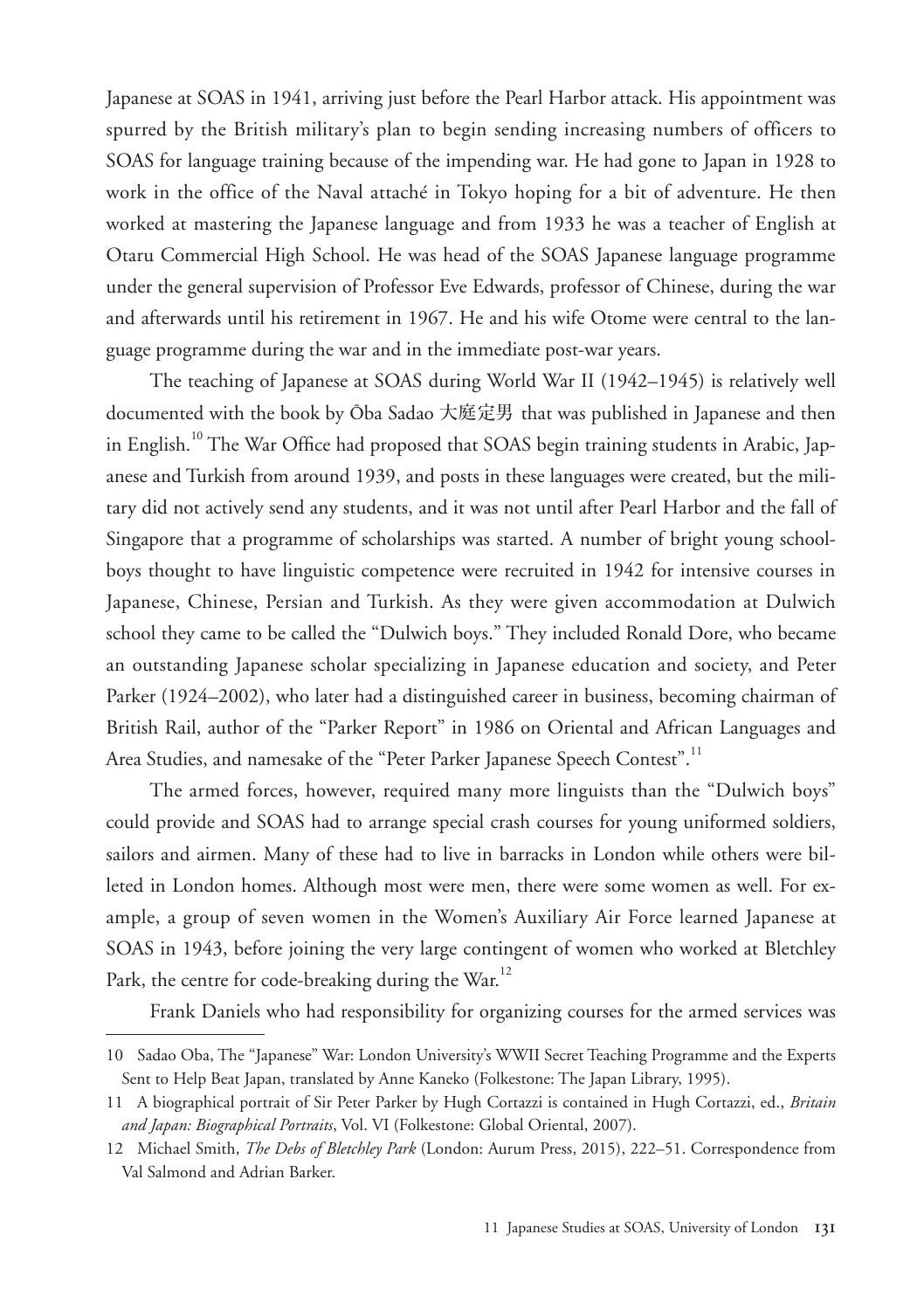under the general direction of Professor Eve Edwards, who led most of the negotiations with the authorities and doubtless behind the scenes smoothed inevitable difficulties and staff problems. Despite the strains of working under pressure in London during wartime bombardment, morale was generally good and many of the service language students were keen to get out to Asia where they could practise the skills as they had learnt.

There were initially two main courses of a year to eighteen months. These were termed the translators' and the interrogators' courses: as the names suggest, the translators' course concentrated on the written language and the interrogators' course on the spoken language. For both courses teaching materials had to be created from an almost non-existent base with a focus on military terminology. Daniels and his assistants quickly had gramophone records made, in the old 78 rpm format, recording the voice of Yanada Senji using Japanese phrases which the students might need in conversation (e.g. *Anata demasu ka? Hai demasu*). Those studying for the interrogators' course had to listen over and over again to these records mouthing what was said on the records. In small groups they would study elements of grammar and vocabulary and texts in Rōmaji specially created for this purpose.

Hugh Cortazzi, who was an airman on an interrogators' course between September 1943 and December 1944, recalls that the temporary teachers included retired missionaries such as Canon France and serving officers such as Squadron Leader Lomax.<sup>13</sup> Exceptional students, including Ronald Dore and Charles Dunn, were retained as assistant teachers and were not sent out to serve in the field. Those on the interrogators' courses also had daily "one to one" sessions with temporary Japanese staff. Hugh Cortazzi recalls Mr. Takaira and Mr. Shimizu, among former Japanese businessmen, as well as Canadian army Nisei, including sergeants Yamamoto and Yamaguchi.

The translators' courses were drilled in Japanese characters by various teachers including Major-General Piggott, who had spent three years in Japan in the 1930s as an army language student. He took them through the most commonly used characters in Rose-Innes' *Beginners' Dictionary of Chinese-Japanese Characters and Compounds*. This dictionary, as well as the *Kenkyusha Japanese-English Dictionary*, had to be quickly reproduced by photolithograph process in sufficient quantities for the students to use. It soon became apparent that the division between written and spoken Japanese was unsustainable, and both courses were given tuition in both written and spoken Japanese. The courses were intense, with students expected to turn up every day Monday to Friday and work either in classes or tutorials from 9 to 5 with a good deal of home-work (not easy in a barrack room or perhaps unheated lodgings with food

<sup>13</sup> Cortazzi, *Japan and Back and Places Elsewhere: A Memoir*, Folkestone, UK: Gloval Oriental, 1998, 18–20.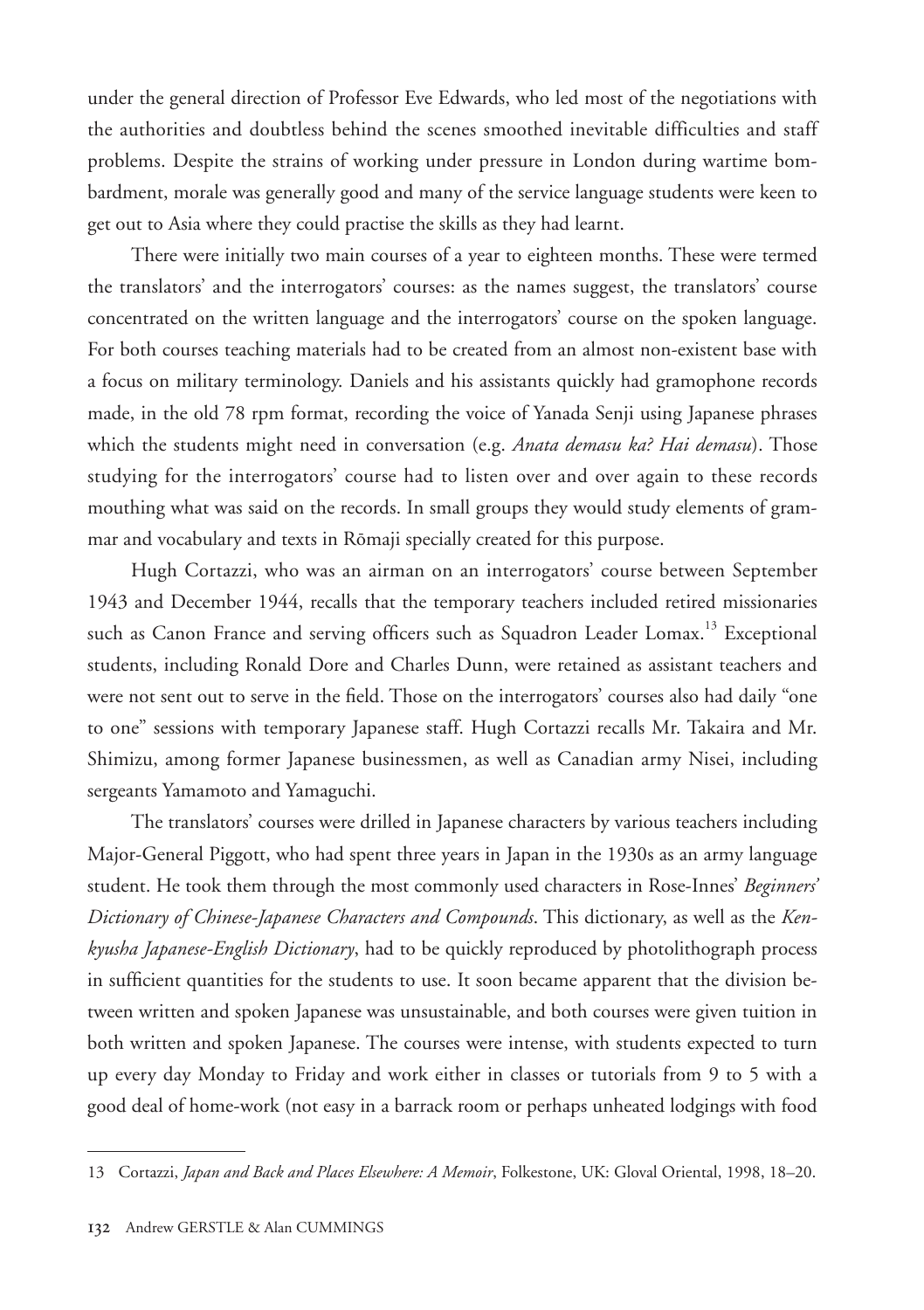increasingly rationed).

SOAS was fortunate in having a building, which in those days was new and had not been destroyed in the blitz, although buildings nearby had been destroyed or badly damaged. The V1s (flying bombs) and the V2s (rockets) posed a threat to all in London in 1944. One V2 fell in Tottenham Court Road as some airmen were walking back to have some lunch at their barracks in Hallam Street. One airman studying Japanese was killed.

Student numbers gradually increased, and at the peak in the 1944–45 session, there were 183 in total (not just members of the armed forces) learning Japanese, all but six of them full-time. The intensive wartime courses were considered effective in getting students to a level of Japanese sufficient for work in Southeast Asia (mostly India and Burma) and conflict areas, where they were working on captured documents or interrogating Japanese prisoners. The programme organizers adopted a tightly structured and demanding approach to language teaching, driven by the Department of Phonetics and Linguistics under J. R. Firth, who had been its head since 1941 and was the first Professor of General Linguistics in Britain. This emphasis on the modern language with a strong foundation in the written language was to remain at the core of the SOAS approach to Japanese language teaching after the war.

Among the wartime students of Japanese who later became academics in Japanese Studies were Louis Allen (Durham University), John McEwan (Cambridge University), Douglas Mills (SOAS and Cambridge University), Carmen Blacker (Cambridge University), Ronald Dore (SOAS and LSE), P. G. O'Neill (SOAS), Charles Dunn (SOAS), and Kenneth Gardner (librarian at SOAS and the British Library).<sup>14</sup> Some of these were among the "Dulwich" Boys," who were given state scholarships to study language at SOAS and then entered the military. Many took degrees at SOAS after the war including Hugh Cortazzi, who eventually became British ambassador to Japan. William Beasley (1919–2006) was also of this generation but he was assigned to study Japanese at the US Navy Japanese Language School at Boulder, Colorado, as a Royal Navy officer.<sup>15</sup>

It has been remarked on by others that although many began learning Japanese when Britain was at war with Japan, the SOAS language programme still managed to instil in many of the students a respect for Japan that influenced their post-war development and the resto-

<sup>14</sup> For biographical portraits of Louis Allen by Phillida Purvis, of Carmen Blacker and John McEwan by Peter Kornicki, of Douglas Mills by Richard Bowring, and of Kenneth Gardner by Yu-Ying Brow, see Hugh Cortazzi, ed., *Britain and Japan: Biographical Portraits*, Vol. V (Folkestone, UK: Global Oriental, 2004); Vol. VIII (Folkestone, UK: Global Oriental, 2013); Vol. X (Folkestone, UK: Renaissance Books, 2016); Vol. VII (Folkestone, UK: Global Oriental, 2007), respectively.

<sup>15</sup> A biographical portrait of W. G. Beasley is contained in Hugh Cortazzi, ed., *Britain and Japan: Biographical Portraits*, Vol. VII (Folkestone, UK: Global Oriental, 2010).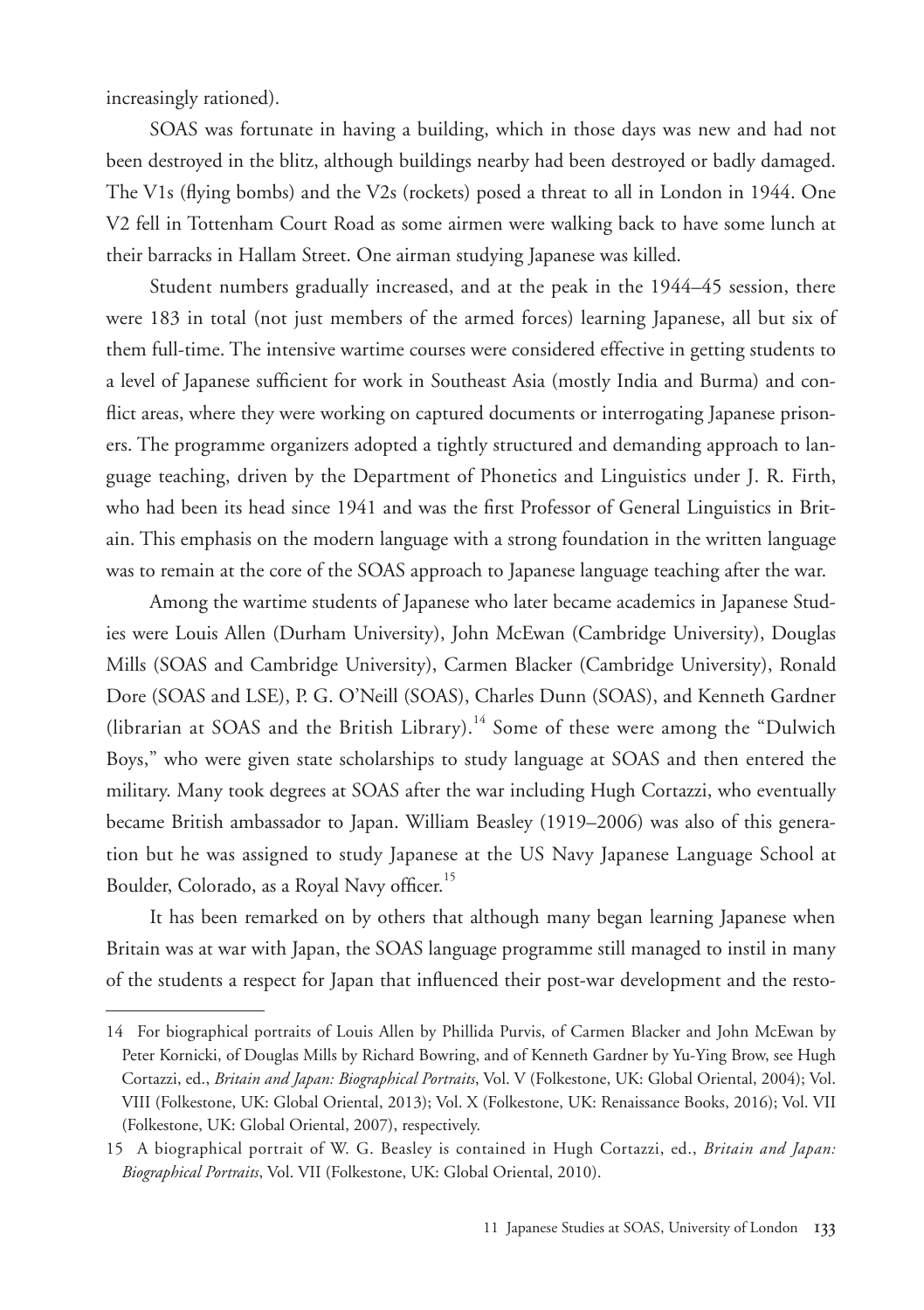ration of British relations with Japan. The programme's close links with the government continued in the post-war period, with special language training programmes being run for the Ministry of Defence and the Foreign & Commonwealth Office.

#### **Post-War Expansion**

A new degree syllabus for the BA Honours in Japanese was introduced in 1946. As Daniels described it in his Inaugural Lecture, "while including texts from the tenth century onwards, [it] put more emphasis on writing Japanese and included an oral examination. The practical aim we had set ourselves was to qualify students to begin research with only general supervision, either in the School or in a Japanese university."

In 1946, as part of a review of provision for non-European studies in universities, the Scarborough Commission examined facilities for Oriental, Slavonic, East European and African Studies and recommended an expansion of Japanese studies into new disciplines. Daniels submitted an ambitious plan for the expansion of Japanese studies at SOAS to include social science disciplines, which was not followed initially, but in the end resulted in several new "language" posts and included a social science position filled by Ronald Dore. In the 1960s positions in the social sciences increased after the 1961 Hayter Report's recommendations for the expansion of Oriental and African Studies. As Dore noted in his biographical portrait of Daniels, Daniels can be credited with creating the first programme of modern Japanese studies across a range of disciplines in Britain. Over the years, the expansion of specialists on Japan has never been easy; it has been driven by government reviews (Scarborough in 1946, Hayter in 1961, and Parker in 1987) and more recently by staff-expansion grants for three or five year partial or full funding. Grants from the following have greatly helped expand and maintain Japanese studies at SOAS: the Japan Foundation (Screech, Pizziconi, Surak, Miyamura posts), International Shinto Foundation (Dolce), Sainsbury Institute for the Study of Japanese Arts and Cultures (Carpenter), and the Great Britain Sasakawa Foundation (Gerteis). Over the years, in addition to the "language" departments, new "discipline" departments were created within SOAS, most of which included specialists on Japan.

Japanese language study was the initial focus at SOAS, and members of the Japanese Section in the Far Eastern Department continued to contribute to scholarship on both contemporary and classical language. In 1959 Yanada Senji published a textbook with Charles Dunn, *Teach Yourself Japanese*. P. G. O'Neill produced a number of books on language including *Introduction to Written Japanese* (1963), *A Programmed Introduction to Literary Japanese* (1968) and *A Reader of Handwritten Japanese* (1984). Stefan Kaiser, who left in the mid-1990s to become Professor at Tsukuba University, published extensively on Japanese language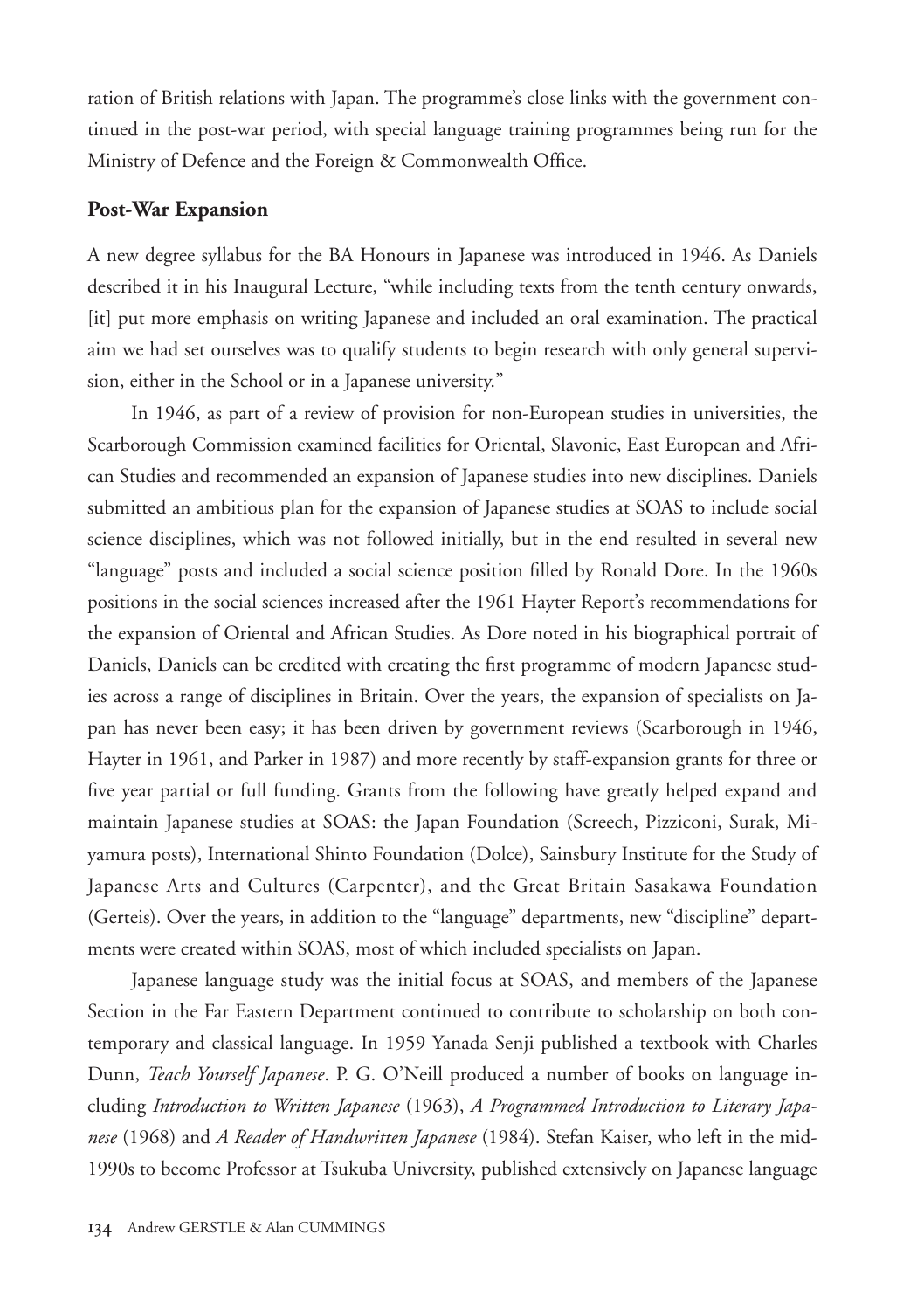including *Japanese: A Comprehensive Grammar* (2001). He also collaborated with Helen Ballhatchet on a completely revamped version of *Teach Yourself Japanese* in 1979, and was one of a group of scholars who wrote the influential *Situational Functional Japanese* (1991–92). Lone Takeuchi, who was at SOAS from 1983 to 1996, is a scholar of historical linguistics and classical literature and produced A Study of *Classical Japanese Tense and Aspect* (1987) and *The Structure and History of Japanese: From Yamatokotoba to Nihongo* (1999). Young scholars from Japan were regularly recruited to assist with language teaching in the 1960s and 1970s, such as Matsudaira Susumu 松平進, a scholar of Japanese theatre, and Ikeda Tadashi 池田重, who wrote a book in English on Japanese classical grammar. Tanaka Kazumi 田中和美, a scholar of language pedagogy, ran the SOAS language programme from 1993 and then left in 2009 to become a professor at ICU in Tokyo. She was the driving force behind the establishment of the British Association of Teachers of Japanese (BATJ) in 1998.

Japanese studies staff also conducted research on various aspects of Japanese culture and society, with many working on literary subjects. Daniels worked on language and folklore, while Charles Dunn published two important books on Japanese theatre, *The Early Japanese Puppet Drama* (1966) and *The Actors' Analects* (1969, with Torigoe Bunzō 鳥越文蔵). In addition to his work on language, P. G. O'Neill also published *Early Nō Drama: Its Background, Character and Development 1300–1450* (1958) and *A Guide to Nō* (1954). Kenneth Strong (1925–1990) completed a BA in Japanese at SOAS in 1951 and then later taught at SOAS from 1964 to 1980. He published *Ox against the Storm* (1977), a biography of Japan's conservationist pioneer Tanaka Shōzō, and several highly regarded translations of modern fiction: Niwa Fumio's *The Buddha Tree* (1966), Tokutomi Kenjirō's *Footprints in the Snow* (1970), Kinoshita Naoe's *Pillar of Fire* (1972), Shimazaki Tōson's *The Broken Commandment* (1974) and Arishima Takeo's *A Certain Woman* (1978). Other scholars in the Far Eastern Department in this period included Akemi Horie-Webber, a scholar of theatre, who retired in 1994, and Miyoko Uraguchi Docherty, a scholar of modern Japanese literature, who left SOAS in 1994.

Many scholars began their careers at SOAS in the postwar period before moving to other institutions: Stanley Weinstein (Yale), Douglas Mills (Cambridge), Christopher Seely (Canterbury), Phillip Harries (Oxford), Nicola Liscutin (Birkbeck), and Susan Napier (Tufts); art historian John Clark (Sydney University) is another among them, as is John Carpenter (Metropolitan Museum of Art, New York). Hugh Clarke, a scholar of Okinawan language and culture, taught at SOAS in the 1970s and then went on to become Professor of Japanese at Sydney University. David Chibbett, who wrote *The History of Japanese Printing and Book Illustration* (1977), was librarian at SOAS before taking up a position in the British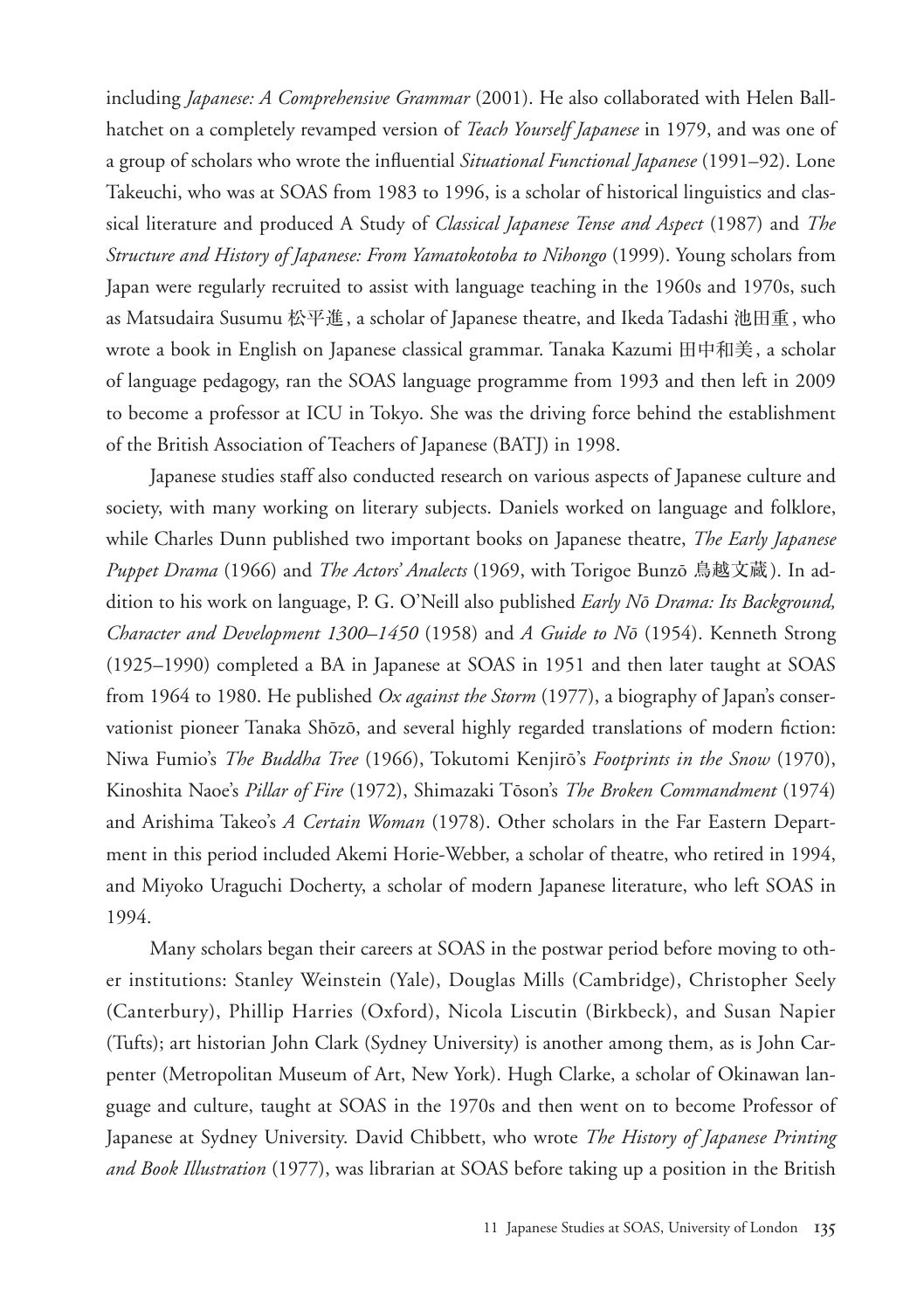Library, but died prematurely shortly afterwards. Helen Ballhatchet was both a student and then a lecturer at SOAS (1979–1991) before taking up a position at Keio University. Ivan Morris completed his PhD at SOAS in 1951 before taking up a position at Columbia.<sup>16</sup>

The Japanese programme was led by P. G. O'Neill from the late 1960s onwards. After his retirement in 1986, the School tried to expand the discipline range of Japanese studies in the department and in 1986 appointed Brian Moeran from the Anthropology Department to the chair of Japanese studies. Moeran resigned after a few years, however, to take up a position in Hong Kong. Andrew Gerstle was then appointed to the chair of Japanese studies in 1993. He was head of the AHRC funded Centre for Asian and African Literatures (jointly with University College London) in 2000–2005, a project which stimulated comparative literature studies at SOAS, and he has co-organized two exhibitions at the British Museum on Osaka Kabuki in 2005 and *shunga* erotic art in 2013.

John Breen and Helen Ballhatchet report that in their time most professors and lecturers took a role in the language programme. O'Neill, Dunn and Kenneth Strong were all considered to be good language teachers and their textbooks were used in the courses. From around the year 1977, SOAS (and other programmes in the UK with honours degrees in Japanese) began to send students for a summer in Japan, initially at Nanzan University in Nagoya. Later SOAS developed its own programme of in-country language training at the Hokkaido University of Education for the third term of year one and the summer vacation. From 1997 SOAS undergraduate students have been sent to various Japanese universities for their entire second year (later third year). This in-country training altered considerably the teaching programme, and was a stimulus to learning and of course to students' fluency in the spoken language.

The language programme of the Japanese section continued to expand during the 1980s and 1990s and into the 21st century, and with it the number of Japanese native language teachers. Setsuko Cornish taught Japanese language for many years in the Department. Non-degree teaching of Japanese language is carried out by the SOAS Language Centre, which offers a variety of courses to the public. The leader of the team of Japanese language teachers is Okajima Shin'ichirō 岡島慎一郎. Yoshiko Jones has been a key teacher in the Language Centre as well as in the degree programme for many years. The Centre collaborates with the London Japan Foundation office in teaching beginners' level courses, and in hosting the Japanese Language Proficiency Test.

<sup>16</sup> A biographical portrait of Ivan Morris by Nobuko Albery is contained in Hugh Cortazzi, ed., *Britain and Japan: Biographical Portraits*, Vol. IV (Folkestone, UK: Japan Library, 2002).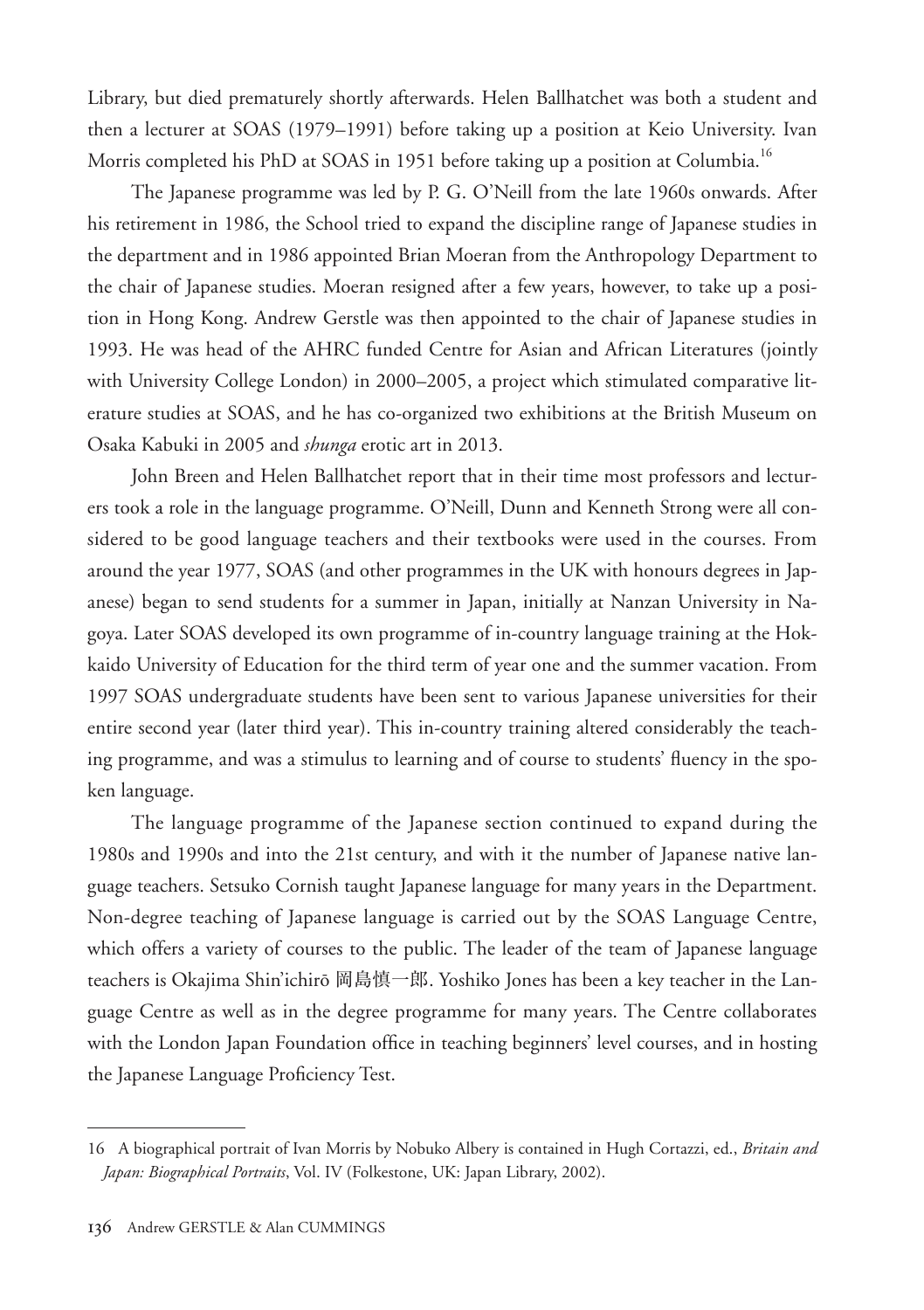The Japan Research Centre (JRC) was founded in 1978 with William Beasley as inaugural chair. Sugihara Kaoru 杉原薫 played an important role in expanding the activities of the JRC in the 1990s. The JRC supports research activities on Japan, such as regular weekly seminars, annual lectures (Named lectures: Meiji Jingu, Beasley, Tsuda), conferences/workshops, performance events, as well as hosting academic visitors from Japan and "Research Associates" in the UK. It is also home to the SOAS Studies in Modern and Contemporary Japan series (editor, Christopher Gerteis), published by Bloomsbury Publishing. Currently it also hosts the journal *Japan Forum*, edited by SOAS staff. The JRC includes all the SOAS staff who work on Japan in the various disciplinary departments, and they will be discussed below.

The current staff in what is now the Japan and Korea department is as follows;

Professors and Lecturers: Stephen Dodd (modern literature), Andrew Gerstle (literature, drama, visual arts), Griseldis Kirsch (media), Barbara Pizziconi (linguistics), Nana Sato-Rossberg (translation studies), and Isolde Standish (film)

Senior Teaching Fellows: Alan Cummings (literature, drama), Satona Suzuki (history)

Principal and Senior Lectors in Japanese language: Furukawa Akiko, Harumi Seiko, Kanehisa Misako, Kashiwagi Miwako, Shiraki Hitoshi, and Taniguchi Kaori. The language staff continually produce teaching materials to supplement the language textbooks.

## **Literary Studies**

Literature has been a key discipline in the programme. The publications of O'Neill, Dunn and Strong have been mentioned above. Other notable work on literature has been produced at SOAS by Douglas Mills (*A Collection of Tales from Uji: a Study and Translation of* "Uji shūi monogatari," 1970), Christopher Seeley (*A History of Writing in Japan*, 1991), Phillip Harries (*The poetic memoirs of Lady Daibu*, 1980), Nicola Liscutin (*Cultural Studies and Cultural Industries in Northeast Asia: What a Difference a Region Makes*, 2009), and Susan Napier (*The Fantastic in Modern Japanese Literature: the Subversion of Modernity*, 1996).

## **Film and Media**

The area of film and media studies has from the late 1990s developed considerably at SOAS, with two centres, one for film and one for media studies, and recently a BA in Global Cinema and Screen Arts was created in collaboration with Birkbeck College. Current staff members Isolde Standish and Griseldis Kirsch focus on Japanese film and media.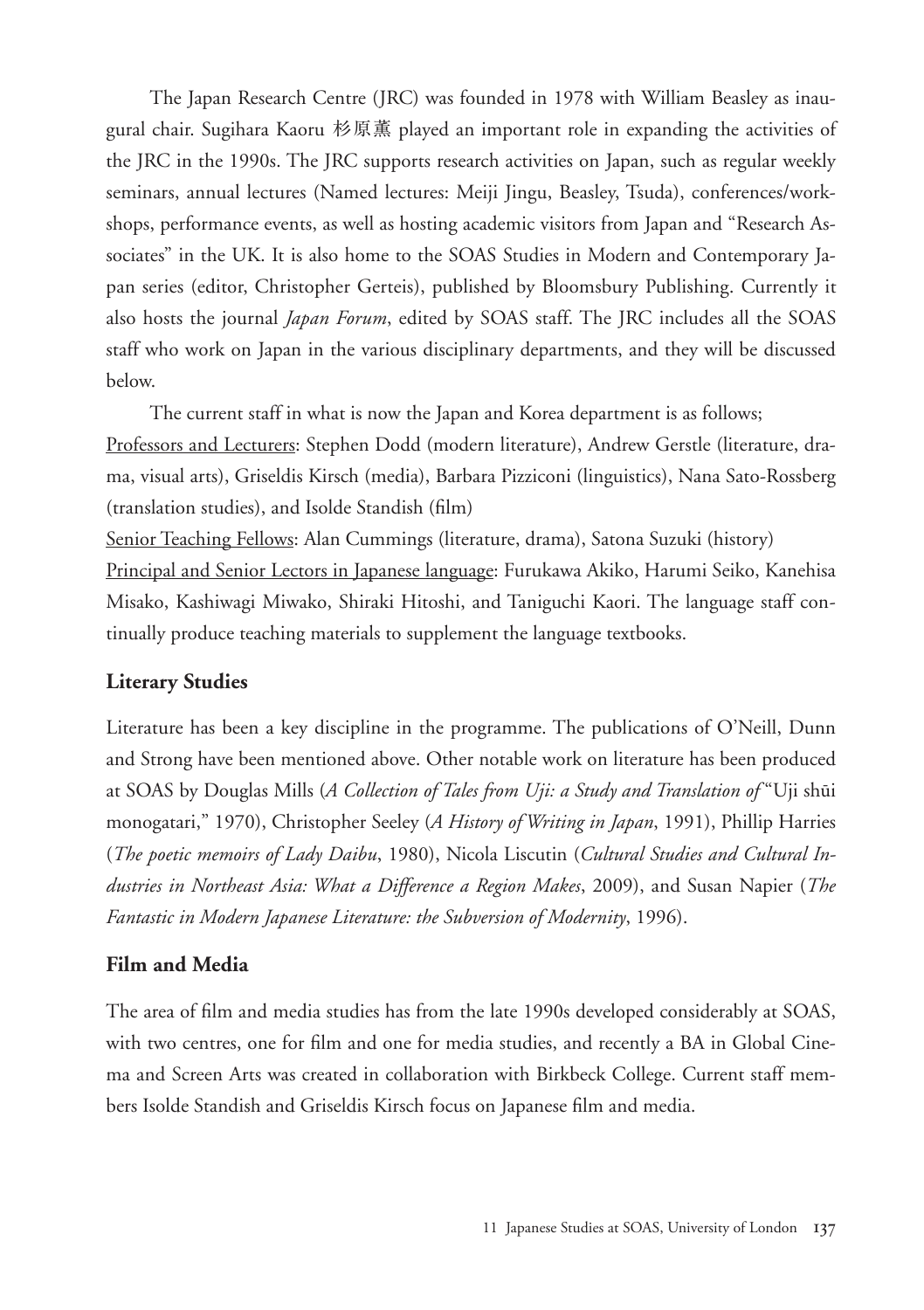#### **History**

Japanese history has been a core discipline from the outset with the appointment of Longford to King's College London. The eminent scholar of early European interactions with East Asia, C. R. Boxer (1904–2000), previously at King's College London, was appointed Professor of the History of the Far East at SOAS in  $1951$ .<sup>17</sup> However, he served for only two years and was succeeded in the Chair by William Beasley, one of the most important scholars of Japanese history in the twentieth century. He began teaching at SOAS in 1947, became Professor of the Far East in 1954 and retired from SOAS in 1983. His focus was on Japan's transition from the Tokugawa to Meiji periods and on diplomatic history. His first book was *Great Britain and the Opening of Japan* (1951); his monumental prize-winning work was *The Meiji Restoration* (1973), and his most widely read book *The Rise of Modern Japan* (1990). His *Japanese Imperialism 1894–1945* (1987) is a bold and challenging reappraisal of Japan's colonial period. Beasley had many PhD students in both Chinese and Japanese modern history, including Ian Nish, who later taught at the London School of Economics and Politics (LSE) and wrote *The Anglo-Japanese Alliance: the Diplomacy of Two Island Empires 1894–1907*  (1966) and *The Origins of the Russo-Japanese War* (1995). Beasley continued to be active and to publish long after his retirement from SOAS and the annual Beasley Lecture was established in 2013 in his honour.

G. W. Robinson was at the School for two years from 1955–57. Andrew Fraser, a scholar of Japanese local history who completed a PhD under Beasley and taught at SOAS in the early 1960s, moved to the Australian National University's Research School of Pacific Studies (*National Election Politics in Tokushima Prefecture, 1890–1902*, 1972). He was succeeded in 1966 by Richard Sims, who wrote *French Policy towards the Bakufu and Meiji Japan, 1854–95*  (1998) and *Japanese Political History since the Meiji Restoration, 1868–2000* (2001). Sugihara Kaoru, a prolific scholar of economic history and of Japan's relations with Asia, was at SOAS in the 1980s to mid-1990s before moving to a Chair at Osaka University; he later wrote *Japan, China, and the Growth of the Asian International Economy, 1850–1949 (2005). He was* very active at SOAS, particularly as Chair of the Japan Research Centre.

The historian John Breen had a long career at SOAS before becoming a professor at the International Research Center for Japanese Studies in Kyoto. His publications have been on state and religion, particularly Shinto; he is the author of *A New history of Shinto (2010) and* 

<sup>17</sup> A biographical portrait of Charles Boxer by James Cummins is contained in Hugh Cortazzi, ed., *Britain and Japan: Biographical Portraits*, Vol. IV.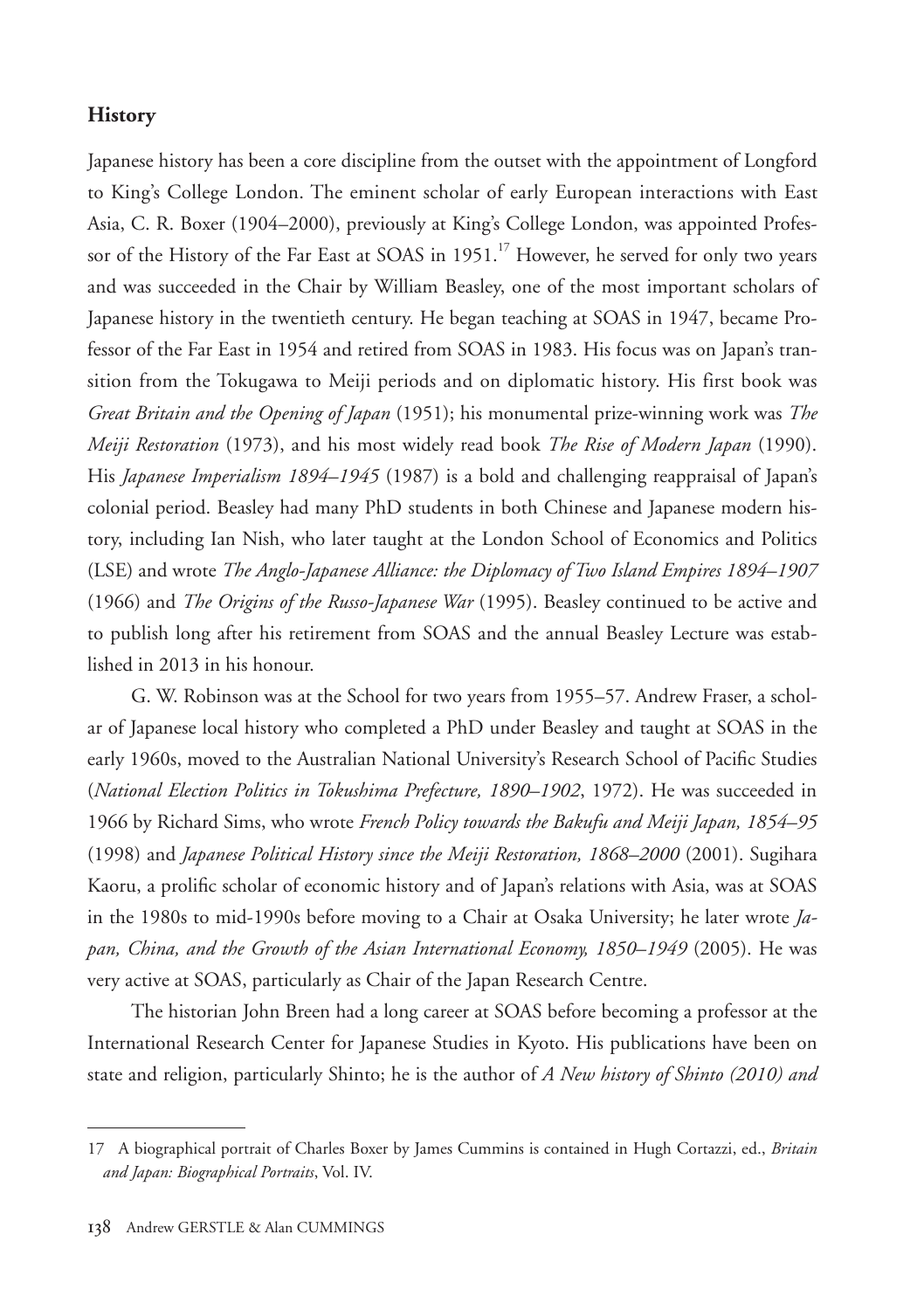*Yasukuni, the War dead and the Struggle for Japan's Past* (2008), as well as two books in Japanese on the Ise Shrine. He is also editor of the journal *Japan Review*. The current SOAS historians are Angus Lockyer and Christopher Gerteis; both focus on modern Japan. Japanese history is also taught in the art and religious studies departments.

# **Anthropology and sociology**

Anthropology (and sociology) were established early in the post-war era, with Christoph von Fürer-Haimendorf as head of department, initially with a particularly strong focus on South Asia. Ronald Dore was appointed initially as a social science specialist, but not in the anthropology department. Dore, one of the most eminent scholars of Japan, produced many books on a variety of topics, from educational history to city life and economics. They include *City life in Japan: A Study of a Tokyo Ward* (1963), *Education in Tokugawa Japan* (1965), *Land Reform in Japan* (1984), *British Factory, Japanese Factory: The Origins of National Diversity in Industrial Relations* (1973), and *Shinohata: A Portrait of a Japanese Village* (1978).

Rodney Clark, who completed his PhD in the Department, was appointed lecturer in anthropology in 1974, but resigned in 1979 to work in the world of finance and to write plays. His book *The Japanese Company* (1979) is well known and still widely cited. Brian Moeran, after completing his PhD at SOAS, was appointed lecturer in 1981. He is well known for his many publications on the pottery industry, advertising and media: *Lost Innocence: Folk Craft Potters of Onta, Japan* (1984), *A Japanese Advertising Agency: An Anthropology of Media and Markets* (1996), and *Language and Popular Culture in Japan* (2011). Moeran gained some notoriety when his memoir on life as a professor of Japanese at SOAS was published in Japanese in 1988.

Dolores Martinez began teaching at SOAS in 1989, occupying a new post created following the Parker Report, initially as a replacement for Brian Moeran, who had moved to the Far East Department as chair of Japanese studies. After Moeran left for Hong Kong in 1991, she became the only Japan specialist in the department. Martinez published on social rituals and film, including for example *Remaking Kurosawa: Translations and Permutations in Global Cinema* (2009). She was very active and supervised a number of successful PhD students before her retirement in 2012, when Fabio Gygi replaced her.

## **Economics**

G. C. Allen (1900–82), a Fellow of the British Academy who taught for many years at University College London, was an important early scholar of the economy of Japan, and published many books on Japanese economic history including *Modern Japan and Its Problems*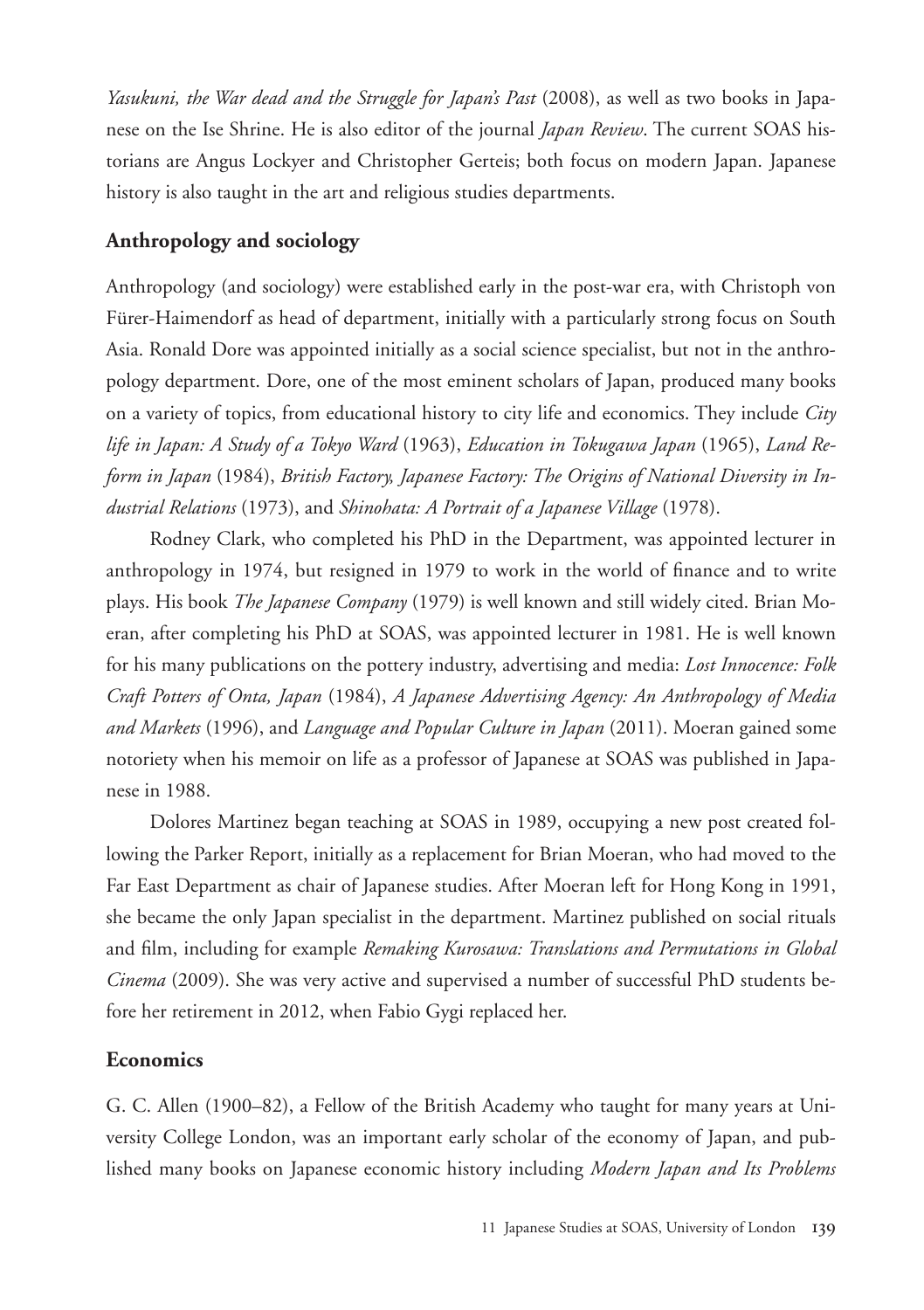(1927) and *A Short Economic History of Modern Japan, 1867–1937* (1946).18 He had learned Japanese in Japan in the 1920s while teaching economics there. His connections with SOAS were considerable and he left £3000 to SOAS in his will to establish a prize in the Economics of Japan.

The Department of Economics has a long history of encouraging staff to learn Japanese for research and teaching on the Japanese economy. Seymour Broadbridge, an early appointment in the department, learnt Japanese while at SOAS, although he left to return to Australia before teaching on Japan. Broadbridge was already an established economic historian with a PhD on British railway history in the nineteenth century. He studied Japanese language, and then researched small-scale industrial firms and published *Industrial Dualism in Japan*  (1966).

The first head of economics and politics at SOAS was Edith Penrose whose husband, E. F. Penrose, had been a major force in Japanese economic studies (*Population Theories and Their Application, with Special Reference to Japan*, 1934). He was another who had worked in Japan in the 1920s. This connection led her to agree to the suggestion that lecturer Christopher Howe take up Japanese. Howe, a specialist on East Asian trade, taught on the economics of the region for more than forty years at SOAS, retiring from teaching in 2015. His major work on Japan is *The Origins of Japanese Trade Supremacy: Development and Technology in Asia from 1540 to the Pacific War* (1996).

Professor Machiko Nissanke is a specialist on Africa but has contributed to teaching on Japan. Costas Lapavitsas is another who was given time to learn Japanese language in order to conduct research on Japan. His field is comparative political economy and finance, and in 2015, he was elected an MP in the Greek parliament. Miyamura Satoshi is the current specialist on Japan and East Asia in the department, and Ulrich Volz also teaches on the Japanese economy. Sugihara Kaoru, who was in the History Department, was an important figure in Japanese economics during his time at SOAS in the 1980s–90s. Penelope Francks (Leeds University) is a notable graduate of the department; she has written *Technology and Agricultural Development in Pre-war Japan* (1984) and *Japanese Economic Development: Theory and Practice* (1999). Another recent graduate is Ralph Paprzycki, who wrote *Inter-firm Networks in the Japanese Electronics Industry* (2005).

<sup>18</sup> A biographical portrait of G. C. Allen by Sarah Metzger-Court is contained in Hugh Cortazzi and Gordon Daniels, eds., *Britain and Japan 1859–1991: Themes and Personalities* (London: Routledge, 1991).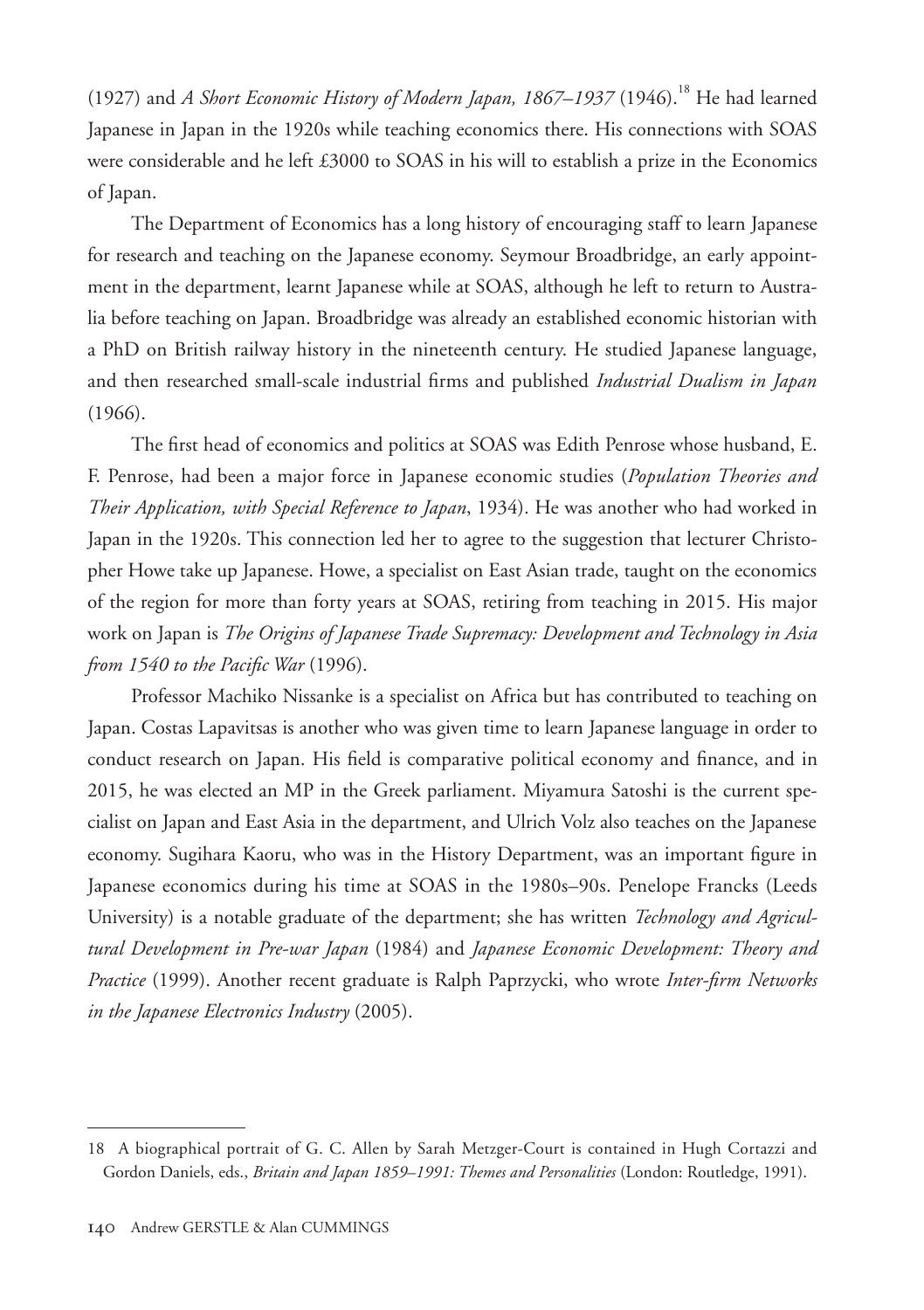# **Linguistics**

Linguistics and language research has been at the core of Japanese studies at SOAS. Kaiser and Takeuchi have already been mentioned. Barbara Pizziconi was appointed particularly with the aim of creating an Applied Linguistics & Language Pedagogy programme in Japanese and this has now been running for many years. Hoshi Hiroto taught theoretical linguistics from 1994 to 2004 before moving to Akita University. Mika Kizu replaced him and taught theoretical and applied Japanese linguistics until 2013. Noriko Iwasaki, a specialist on applied linguistics and language teaching, was appointed to a post in the linguistics department to develop this field at SOAS across its languages. Professor Peter Sells, who headed the SOAS linguistics department between 2007 and 2011, also contributed to research on Japanese theoretical linguistics, as did Andrew Simpson, who conducted several comparative studies including Japanese. Nana Sato-Rossberg was appointed in 2014 with the particular task of developing Japanese translation studies at SOAS.

# **Business and Finance Studies**

This field developed initially from the distance-learning programme, where Sonja Ruehl has been a key figure. The department of financial and management studies, initially only for postgraduates, has recently expanded to include undergraduate degrees, including a BSc in International Management that includes a year in Japan, which started in 2012. Helen Macnaughtan and Tuukka Toivonen are current specialists on Japan in the Department.

# **Politics**

The politics department has been less successful in maintaining research and teaching on Japanese politics over the years. Richard Boyd, the author of *Asian States: Beyond the Developmental Perspective* (2005), was lecturer in Japanese politics for many years before moving to Leiden University. Lesley Connors taught for a few years in the late 1990s, and Phil Deans and Kobayashi Yuka have included Japan as part of their teaching on East Asian international relations. Currently Kristin Surak is the specialist on Japan in the Department.

# **Geography**

Japan was at the core of the geography department from the outset. Charles Fisher (1916–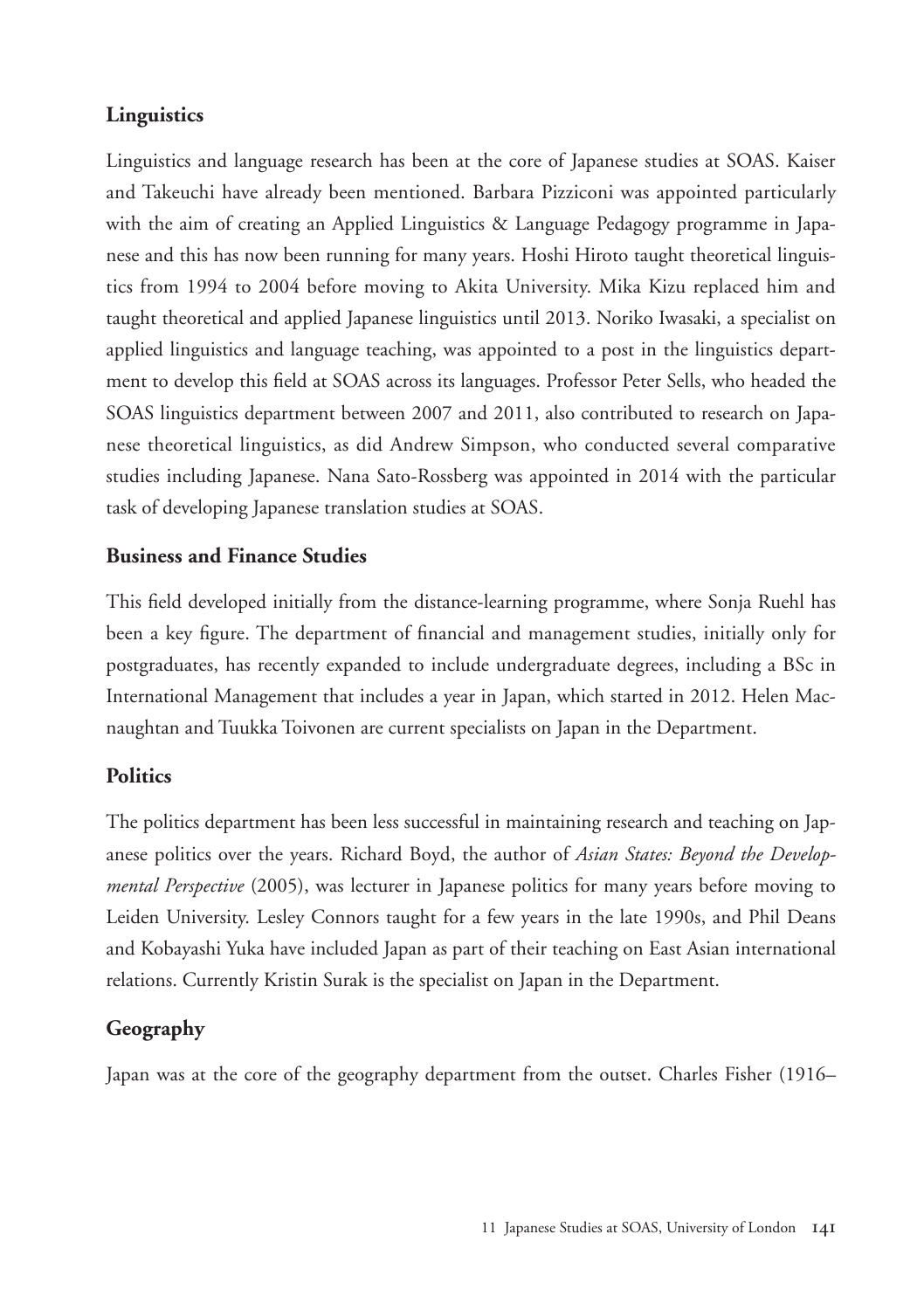1982) founded the Department of Geography in  $1965$ .<sup>19</sup> He had been a prisoner of war in Changi and on the Burma Railway after the fall of Singapore, and was a specialist on East Asian geography. He wrote *Three Times a Guest: Recollections of Japan and the Japanese, 1942– 1969* (1979).

John Sargent, who died in 2013, began his PhD at SOAS in 1962 and was appointed to the newly established Geography Department in 1965.<sup>20</sup> He served as head for seven years and retired in 1999. He published *Perspectives on Japan: Towards the Twenty-first Century*  (2000) and *Geographical Studies & Japan* (1993). The latter was co-authored with Richard Wiltshire, who began teaching at SOAS in 1979 after spending several years in Japan teaching at Tohoku University. He also published *Relocating the Japanese Worker: Geographical Perspectives on Personnel Transfers, Career Mobility and Economic Restructuring* (1995). Thus SOAS, unusually in the academic world outside Japan, had two specialists on Japanese geography able to use Japanese for research and teaching. Paul Waley of Leeds University, who published *Japanese Capitals in Historical Perspective: Place, Power and Memory in Kyoto, Edo and Tokyo* (2000), is a notable PhD graduate.

The department was small, however, and early in 2001 it merged with the larger one at King's College London. Joint degrees continue to be offered in geography in collaboration with King's College. SOAS's loss was King's gain. Richard Wiltshire reports that student numbers for Japanese geography are far greater at King's than at SOAS.

#### **Art History**

SOAS produced a PhD in Japanese art in 1980 before the Department of Art and Archaeology was established. This was Sebastian Izzard (now an important Japanese art dealer in New York City), who was supervised by William Watson, then professor of Chinese Art at the Percival David Foundation, who had a strong interest in Japan and was a central figure in the Royal Academy's *Great Japan Exhibition* of 1981–82.<sup>21</sup> The Department, which was founded in 1988, appointed its first Japan specialist, Timon Screech, in 1991. His position was initially supported by grants from the Japan Foundation and Sotheby's. Through his many publications, Screech has established himself as a world-renowned scholar of the art and visual history of the Edo period.

<sup>19</sup> A biographical portrait of Charles Alfred Fisher by Gordon Daniels is contained in Hugh Cortazzi, ed., *Britain and Japan: Biographical Portraits*, Vol. VIII.

<sup>20</sup> A biographical portrait of John Sargent is contained in Hugh Cortazzi, ed., *Britain and Japan: Biographical Portraits*, Vol. IX (Folkestone, UK: Renaissance Books, 2015).

<sup>21</sup> An account of this exhibition by Nicolas MacLean in Hugh Cortazzi, ed., *Britain and Japan: Biographical Portraits*, Vol. IX.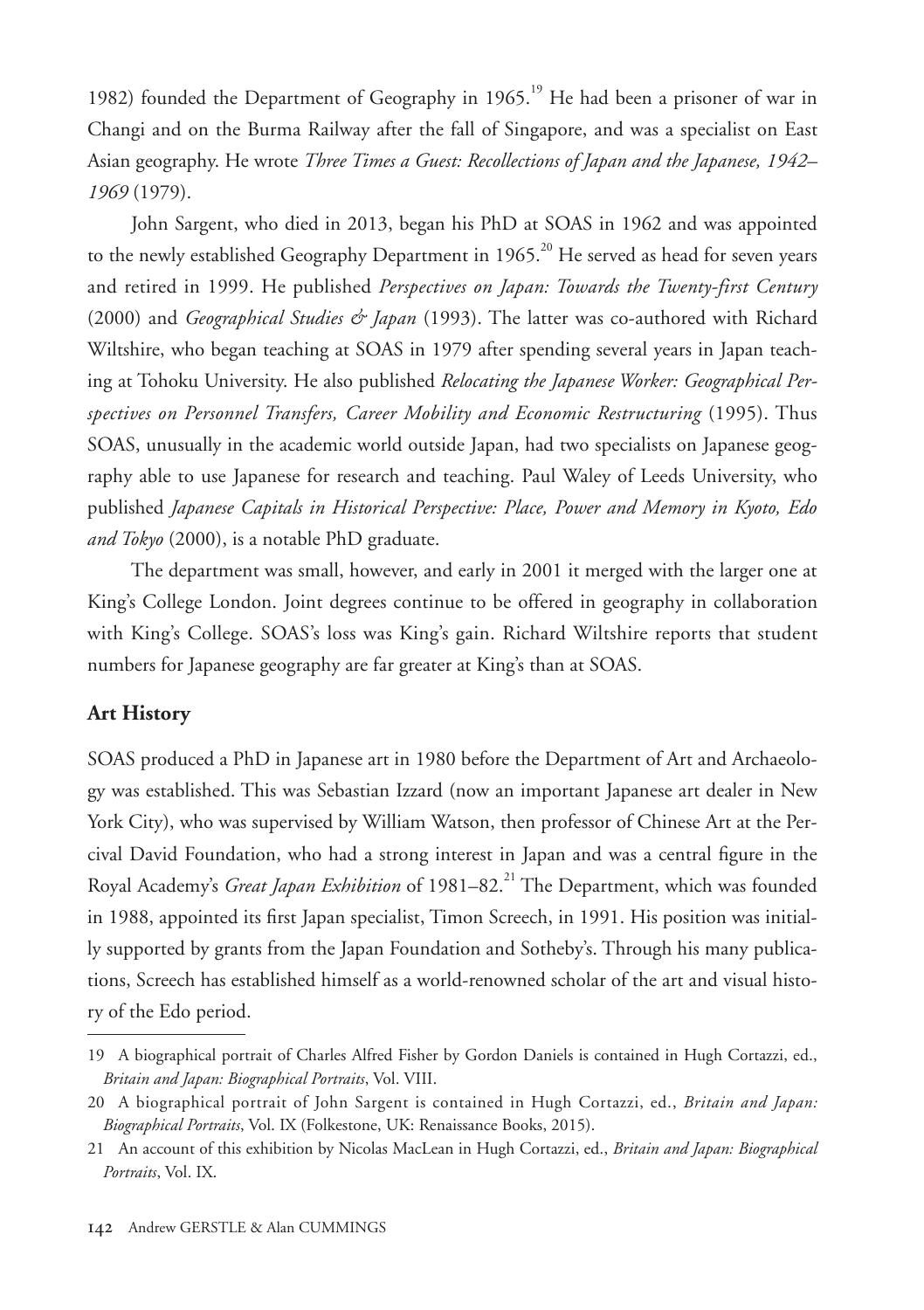When the Sainsbury Institute for Japanese Arts and Cultures (SISJAC) was founded in Norwich in 1999, it was created with a London branch in SOAS, and Screech for the first five years was a joint appointment with SISJAC. John Carpenter was appointed to SOAS with SISJAC funding, and from 2004 was the SISJAC London office representative. After several years at SOAS, John Carpenter moved to become curator of Japanese art at the Metropolitan Museum of Art in New York. Carpenter's focus has been primarily on text and image in Japanese art, from the classical period to modern times, and he is the author of *Hokusai and His Age: Ukiyo-e Painting, Printmaking and Book Illustration in Late Edo Japan* (2005) and *Designing Nature: The Rinpa Aesthetic in Japanese Art* (2012). Recent PhDs include Alfred Haft, who is now at the British Museum and has written *Aesthetic Strategies of the Floating World: "Mitate," "Yatsushi," and "Fūryū" in Early Modern Japanese Popular Culture* (2013), and Maezaki Shinya 前崎信也, a lecturer at Kyoto Women's University.

From early on the Department has run a Diploma in Japanese art on its own or in collaboration with Sotheby's. Arichi Meri, who received her PhD from the Department, has been key as convenor of this programme. Many students over the years have gone on to get postgraduate degrees in the Department after completing the Diploma.

#### **Religious Studies**

SOAS has a long tradition of the study of religion, although the department was formed relatively recently. Timothy Barrett, now emeritus Professor of East Asian History, moved from History to Religious studies a few years after the department was created in 1993 as a specialist on East Asian religion. Brian Bocking, who has written *The Oracles of the Three Shrines: Windows on Japanese Religion* (2001) taught Japanese religion in the Department from 1999 to 2007 before moving to University College Cork in Ireland. John Breen played a crucial role in enabling SOAS to obtain a grant from the International Shinto Foundation for a post in Japanese religion and funding for the Centre for the Study of Japanese Religions. Lucia Dolce, a specialist on Japanese Buddhism, was appointed in 1998 and the Centre was launched in 1999. Under Dolce's leadership the Centre and the study of Japanese religions have flourished at SOAS. The department has also been the recipient of grants from the Numata Foundation, Bukkyō Dendō Kyōkai and Agonshū for research and positions on religion, and in that connection Vincent Tournier, a specialist on Buddhism, has joined the Department as Seiyu Kiriyama Lecturer in Buddhist Studies.

#### **Music**

SOAS has had a long tradition of research on the traditional Japanese performing arts, with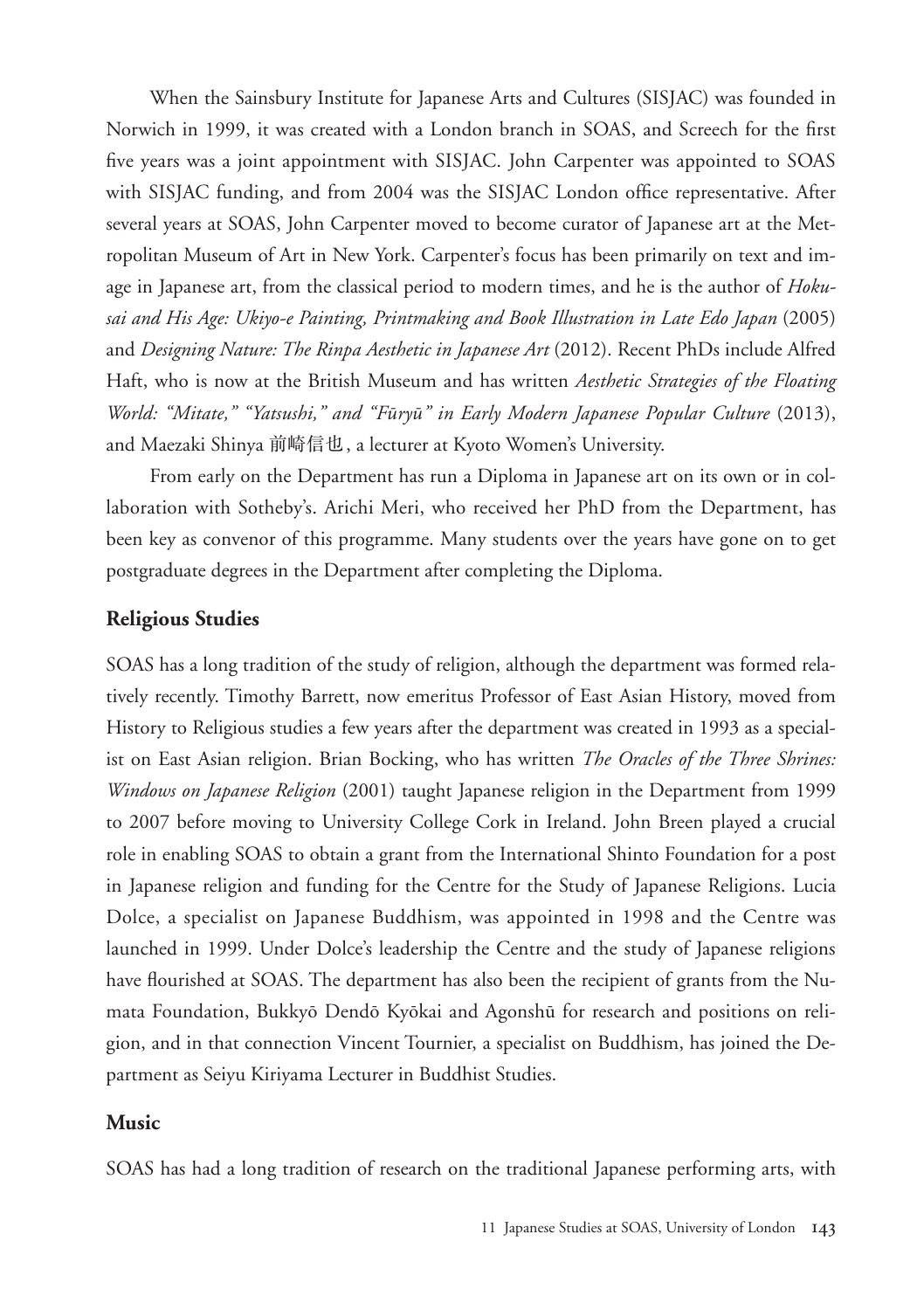O'Neill (noh), Dunn (bunraku and kabuki), Gerstle (kabuki and bunraku), and Cummings (kabuki and contemporary music). However, the first specialist on music was David Hughes who taught at SOAS from 1987 to 2008. Upon arrival (before the Centre of Music Studies had become an official Department of Music), he covered the music of East and South East Asia, as well as general ethnomusicology. His main regional research focus was Japan, but he also worked on Indonesia. He has written *The Ashgate Research Companion to Japanese Music*  (2008, with Alison Tokita) and *Traditional Folk Song in Modern Japan: Sources, Sentiment and Society* (2008).

Hughes has been particularly active in organizing musical events and in leading traditional music groups, with over 100 events small and large during his time at SOAS and for these activities he was awarded the Japan Society award. He was also active in building up resources at SOAS on Japanese music. The SOAS Library has an impressive collection of books and AV materials related to Japanese music and performing arts. The Department of Music owns a representative variety of Japanese instruments; several were gifts from individuals, while others were acquired through grants obtained in connection with various summer schools and short courses. After Hughes retired in 2008, he was replaced by a Southeast Asia specialist.

#### **Law**

East Asian law was taught and researched at SOAS from early in the expansion of law studies as a discipline in the 1980s. Donald Clarke, a specialist on Chinese law, taught Japanese law during his brief tenure at SOAS before moving on the University of Washington and then George Washington University. Frank Bennett was the first appointment as a specialist in Japanese law in 1988. However, after he left in 1998 to take up a position in Nagoya University, there has not been a specialist of Japanese law at SOAS.

#### **Library**

The SOAS Library, as the National Library for Asian and African Studies, has had an important role to play in Japanese studies, not only at SOAS but nationally as well. SOAS has been able to have specialist librarians in order to enlarge and manage the collection. The list of successive Japanese librarians is: 1950–1955 K. B. Gardner (Far East); 1955–1955 G. W. Bonsall (Far East); 1958–1969 Miyamoto Shōzaburō (Far East; Japan from 1968– ); 1969– 1972 D. G. Chibbett (Japan and Korea); 1972–1995 Brian Hickman; 1973–2010 Yasumura Yoshiko; 1995–present Kobayashi Fujiko.

The Library holds over 160,000 items for Japanese studies as of 2015. The Library has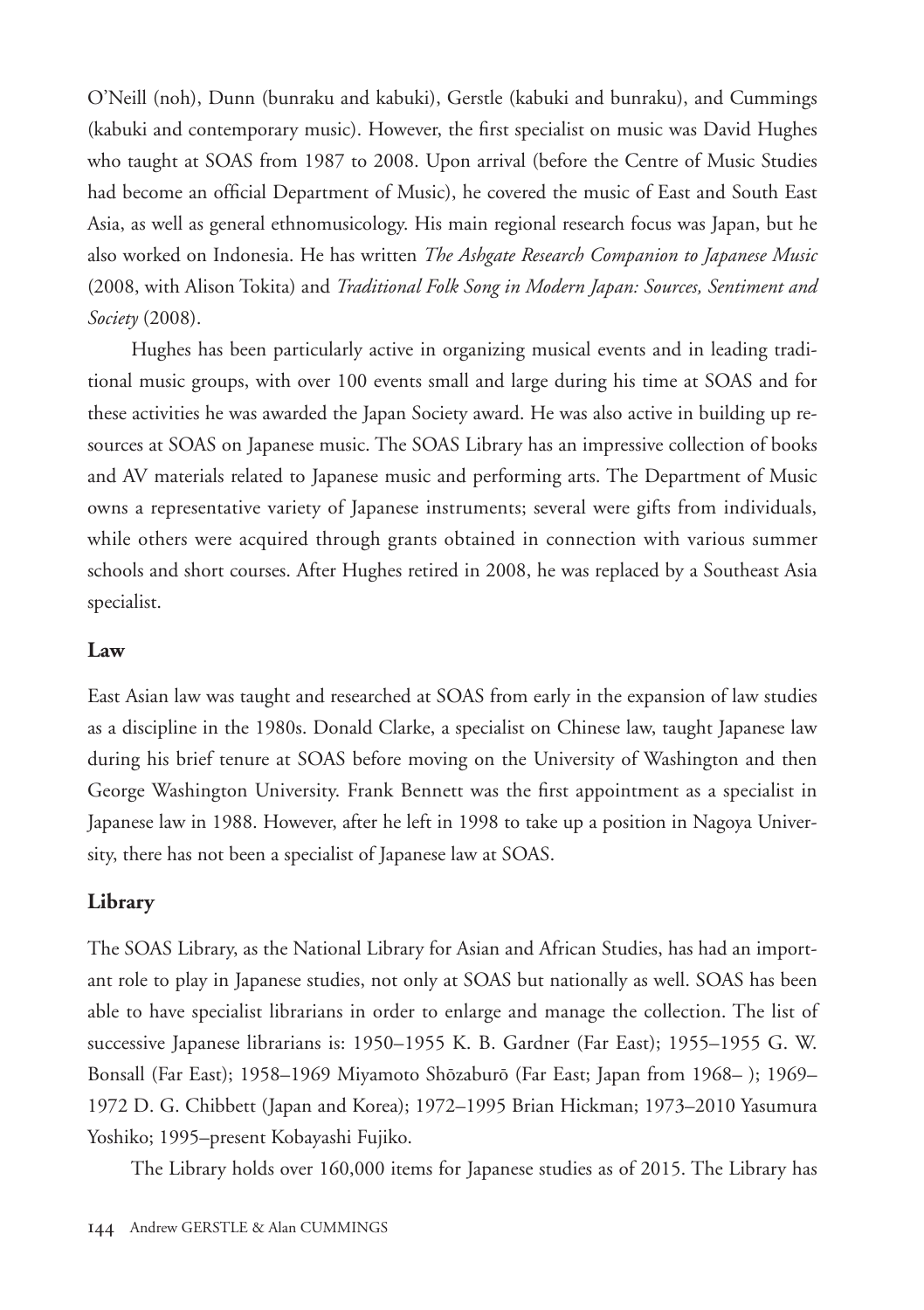collected research and teaching materials in a wide range of academic disciplines except for the sciences (although it includes books on the history of science) and books for children.

The origin of the collection was a few hundred books, mainly in European languages, which were transferred from the London Institution to the newly founded School of Oriental Studies in 1917. During the first 30 years, the collection was slowly but steadily expanded by purchase and donations. Notable donations included the collections of Richard Ponsonby-Fane (1878–1937), who resided in Japan from 1919 until his death, and Sir Henry Partlett (1842–1921) in the mid-1920s, and some 400 volumes of mainly 19th-century Japanese woodblock printed books donated by Ms S. de Watterville in memory of her brother Lieutenant-Colonel E. F. Calthrop, one time military attaché in Tokyo, in 1927.<sup>22</sup> Other early donations include books and prints from Frederick Anderson, the Ernest Satow collection of early books, Arthur Waley's collection and Japanese books brought back from Japan by the Duke of Gloucester, during the 1928–29 academic session. The School purchased confiscated materials from the embassy of Japan in London in 1947. The total holding of Japanese-language books at that time was still less than 3,000.

The major step in building up the collection was a special grant received as a result of the Scarborough Report in 1947. In 1949 the substantial sum of £4,000 was spent on Japanese books, partly from School funds and partly from a special non-recurrent grant made available by the University Grants Committee. Also, £1,000-worth of Japanese Sinological materials was acquired. Walter Simon, the Professor of Chinese, and Frank Daniels visited China and Japan to obtain Chinese and Japanese texts to build up the Library.

During the 1950–51 academic year, the retiring Chairman of the Governing Body, Lord Harlech, presented to the School some 18th–19th century Japanese colour prints, book illustrations, and sketch albums, which formed a major part of the Japanese prints collection together with the works presented as a gift from Frederick Anderson, governor of the School from 1917 to 1939. In the 1952–53 academic year, the School received some 2,000 volumes formerly kept in Japanese embassies and consulates in Europe during the 1939–45 war, which included many classified documents relating to Japanese foreign policy and activities abroad. Those books are still easily spotted by the stamp of the Imperial crest, a chrysanthemum with sixteen open petals, inside the books.

The Hayter Report on Oriental and African Studies (1961) recommended that the Library should operate as a national library in buying important material published in, or relat-

<sup>22</sup> On this donation see S. Yoshitake, "Notes on Japanese Literature," in *Bulletin of the School of Oriental and African Studies* 4 (1928): 679–688.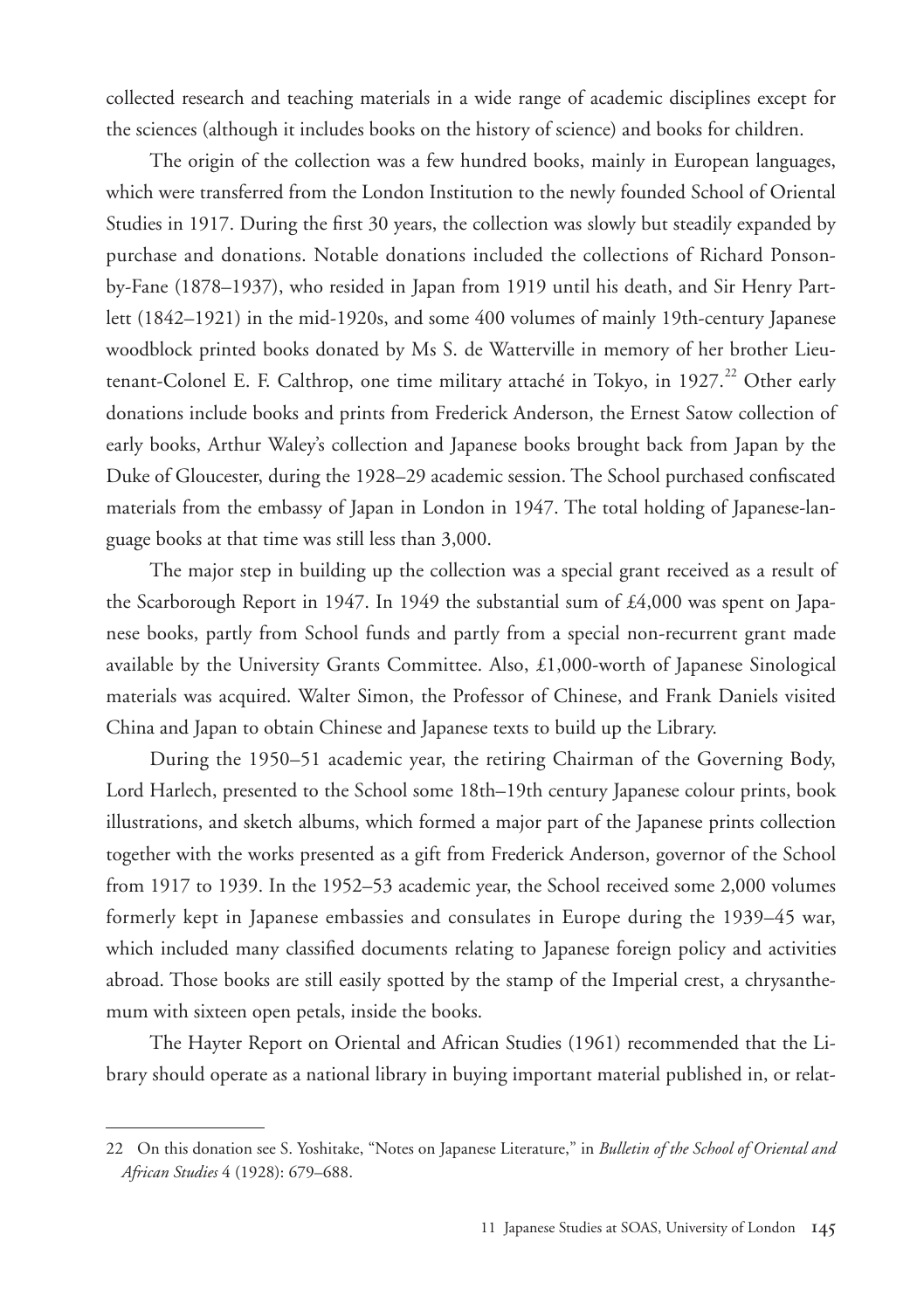ing to, Asia and Africa. It also recommended that the main expansion in Oriental and African studies during the next ten years should be in fields such as history, geography, law, economics, and social studies. Accordingly, the Library increased acquisitions relating to post-Meiji Japan.

Once SOAS was recognized as a National Library, the Library received grants and donations from external sources, including the Ford Foundation Far Eastern Studies Program (£10,000 in 1967–68), Mitsui and Co. Europe Ltd. (£5,000 for 6 years from 1982/83), TDK Ltd. (£5,000 to update the Japanese business collection in 1984/85), and Hamada & Matsumoto (£5,000 for the purchase of Japanese law-related materials in 1987/88). The Japan Foundation, Toshiba International Foundation, Kasumi Kaikan, Shoyu Club, the Metropolitan Center for Far Eastern Art Studies, and the Sainsbury Institute for the Study of Japanese Arts and Cultures are among the donors who have been supporting the collections in recent years.

Between 1975 and 1992, the UK Japan Library Group organized the National Co-operative Scheme for the Acquisition of Japanese Vernacular Monographs, financed by a grant from the Japan Foundation Endowment for the Promotion of Japanese Studies. SOAS focused its acquisitions on language, modern literature, law, folklore, and geography.

Two book-buying tours to Japan were made by SOAS librarians in order to improve the collection: Miyamoto Shōzaburō in 1968 on a grant from the Ford Foundation Far Eastern Studies and the School, and Brian Hickman in 1975 on a grant from the Japan Foundation Endowment Committee and the School. They also established contacts for exchange programmes with leading institutions and some are still active today.

The Burma Campaign Memorial Library, which includes over 300 Japanese-language books, was inaugurated in May 1999. This is a comprehensive collection of writings about the war in Burma (1942–1945). The Japanese books cover official military records, memorial publications from some Infantry Regiments, memoirs, and novels.

Electronic resources have become an increasingly important part of the Japan collection. Teaching and research now benefit from using databases, and the Library provides access to many Western-language databases of primary sources, e-books, and journals. The number of e-resources available in Japanese is increasing every year, and major newspapers (*Asahi*, *Yomiuri* and *Nikkei*) and important reference works are available in the Library. The development of full-text Japanese journal databases for arts and humanities in Japan has been very slow so the Japan collections will depend on traditional paper copies for Japanese language resources for some time to come. The Japan collection will continue to change its focus to follow academic trends while it keeps the traditional materials as treasures of knowledge.